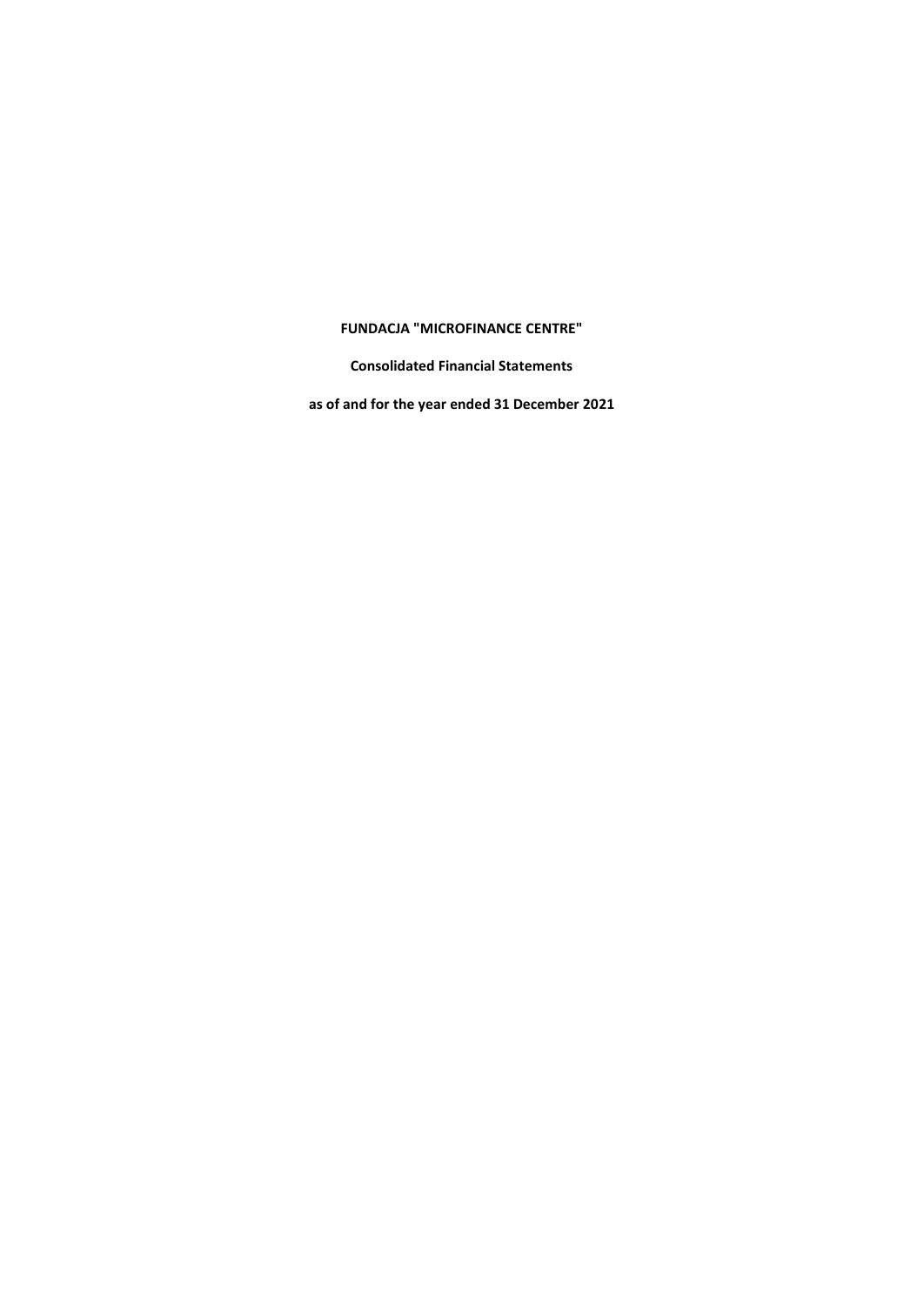## Notes to the Consolidated financial statements:

| 1.  |      |                                                                                             |  |
|-----|------|---------------------------------------------------------------------------------------------|--|
| 2.  |      |                                                                                             |  |
| (a) |      |                                                                                             |  |
| (b) |      |                                                                                             |  |
| (c) |      |                                                                                             |  |
| (d) |      |                                                                                             |  |
| (e) |      |                                                                                             |  |
|     |      |                                                                                             |  |
| (a) |      |                                                                                             |  |
|     | (i)  |                                                                                             |  |
|     | (ii) |                                                                                             |  |
| (b) |      |                                                                                             |  |
| (c) |      |                                                                                             |  |
| (d) |      |                                                                                             |  |
|     | (i)  |                                                                                             |  |
|     | (ii) |                                                                                             |  |
| (e) |      |                                                                                             |  |
| (f) |      |                                                                                             |  |
| (g) |      |                                                                                             |  |
| (h) |      |                                                                                             |  |
| (i) |      |                                                                                             |  |
| (j) |      |                                                                                             |  |
| (k) |      |                                                                                             |  |
| (1) |      |                                                                                             |  |
| (m) |      |                                                                                             |  |
| (n) |      |                                                                                             |  |
|     |      |                                                                                             |  |
|     |      |                                                                                             |  |
|     |      |                                                                                             |  |
|     |      |                                                                                             |  |
|     |      |                                                                                             |  |
|     |      |                                                                                             |  |
|     |      |                                                                                             |  |
|     |      |                                                                                             |  |
|     |      |                                                                                             |  |
|     |      |                                                                                             |  |
|     |      | 14. CASH AND CASH FOUIVALENTS                                                               |  |
|     |      |                                                                                             |  |
|     |      |                                                                                             |  |
|     |      | 17. CONSOLIDATED SATEMENT OF CHANGES IN DEFERRED INCOME RELATED TO DEDICATED FUNDS BALANCES |  |
|     |      |                                                                                             |  |
|     |      |                                                                                             |  |
|     |      |                                                                                             |  |
| 20. |      |                                                                                             |  |
|     |      |                                                                                             |  |
|     |      |                                                                                             |  |
|     |      |                                                                                             |  |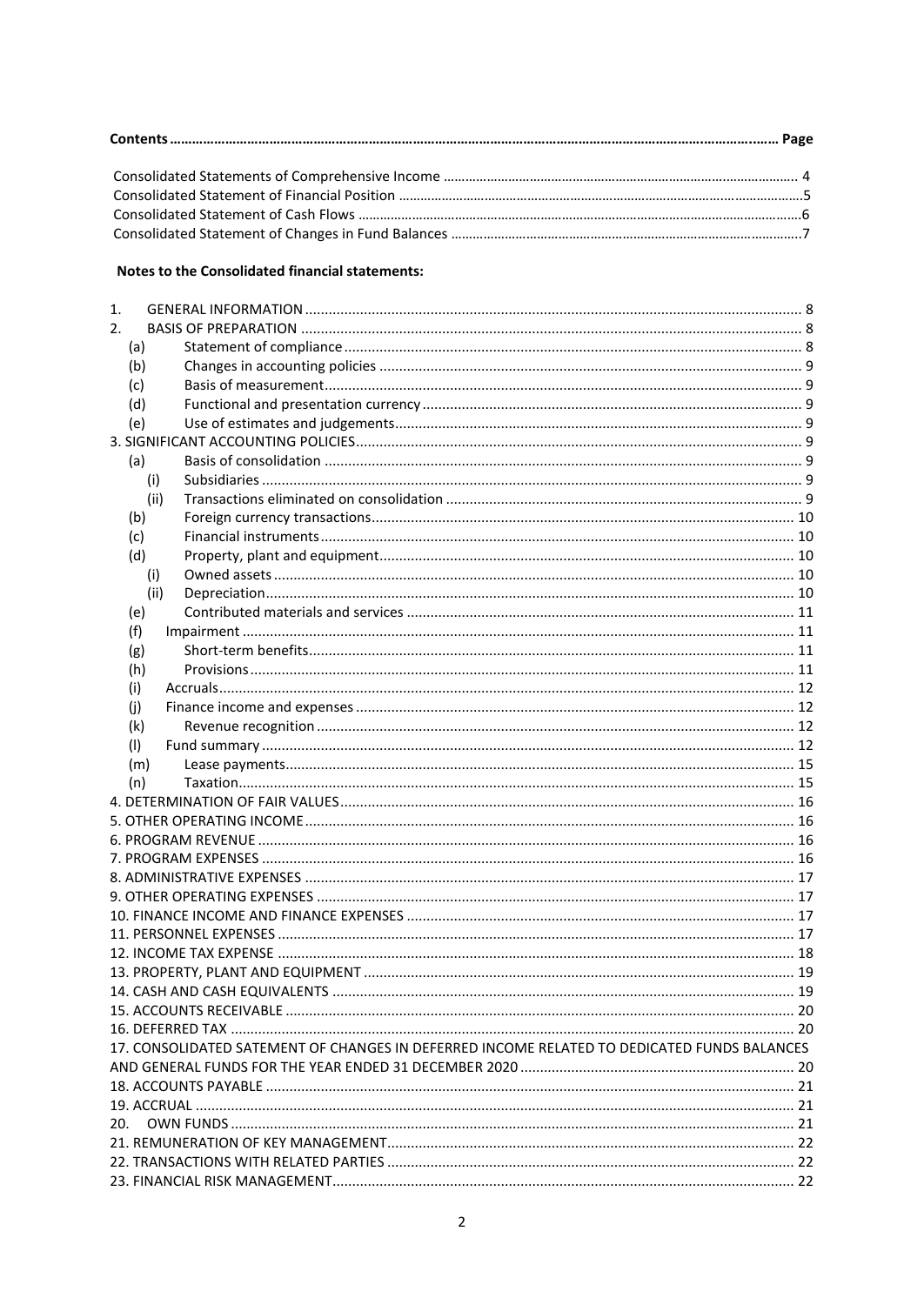| (a) |  |
|-----|--|
| (b) |  |
| (c) |  |
| (d) |  |
| (e) |  |
| (f) |  |
|     |  |
|     |  |
|     |  |
|     |  |
|     |  |
|     |  |
|     |  |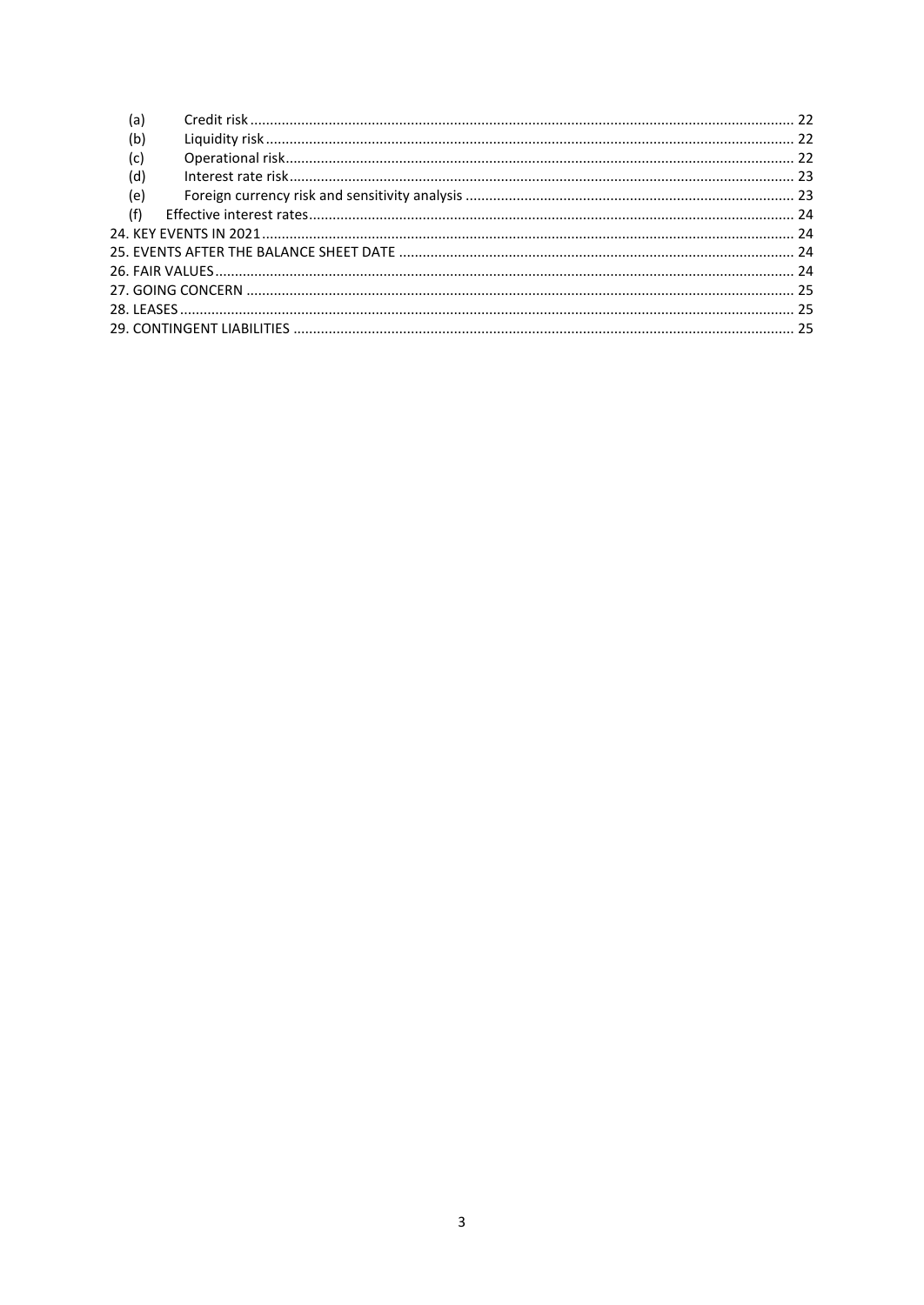|                                         |                | 12 months ended  | 12 months ended  |
|-----------------------------------------|----------------|------------------|------------------|
|                                         | <b>Note</b>    | 31 December 2021 | 31 December 2020 |
| <b>Earned revenue</b>                   |                |                  |                  |
| Membership fees                         |                | 148 501          | 80 7 7 6         |
| Program revenue                         | 6              | 2 069 338        | 1 473 212        |
| Other operating income                  | 5              | 53 132           | 76816            |
| <b>Total revenue</b>                    |                | 2 270 971        | 1630804          |
| Program expenses                        |                |                  |                  |
| Staff expenses                          |                | 433 768          | 469 554          |
| Non-staff expenses                      |                | 927 309          | 651 113          |
| <b>Total program expenses</b>           | $\overline{7}$ | 1 361 077        | 1 120 667        |
|                                         |                |                  |                  |
| <b>Administrative expenses</b>          |                |                  |                  |
| Staff expenses                          | 11             | 430 769          | 285 164          |
| Non-staff expenses                      | 11             | 434 968          | 389 471          |
| Other operating expenses                | 9              | 56 261           | 81 651           |
| <b>Total administrative expenses</b>    |                | 921 998          | 756 287          |
| <b>Total expenses</b>                   |                | 2 2 8 3 0 7 5    | 1876954          |
|                                         |                |                  |                  |
| <b>RESULT FROM OPERATING ACTIVITIES</b> |                | (12 103)         | (246 150)        |
| Finance income                          | 10             | 365 266          | 859 649          |
| <b>Finance costs</b>                    | 10             | (47046)          | (5900)           |
|                                         |                |                  |                  |
| Net finance income                      |                | 318 219          | 853 749          |
| Profit before income tax                |                | 306 116          | 607 599          |
|                                         |                |                  |                  |
| Income tax expense                      | 12             | (24621)          | (53 209)         |
| Net result after tax                    |                | 281 495          | 554 390          |
|                                         |                |                  |                  |
| Other comprehensive income              |                |                  |                  |
| <b>TOTAL COMPREHENSIVE INCOME</b>       |                | 281 495          | 554 390          |

# **Fundacja "Microfinance Centre" Consolidated Statement of Comprehensive Income for the year ended 31 December 2021 (All amounts are stated in PLN rounded to nearest zł)**

Consolidated Statement is to be read in conjunction with the notes to and forming part of the financial statements set out on pages 8 to 25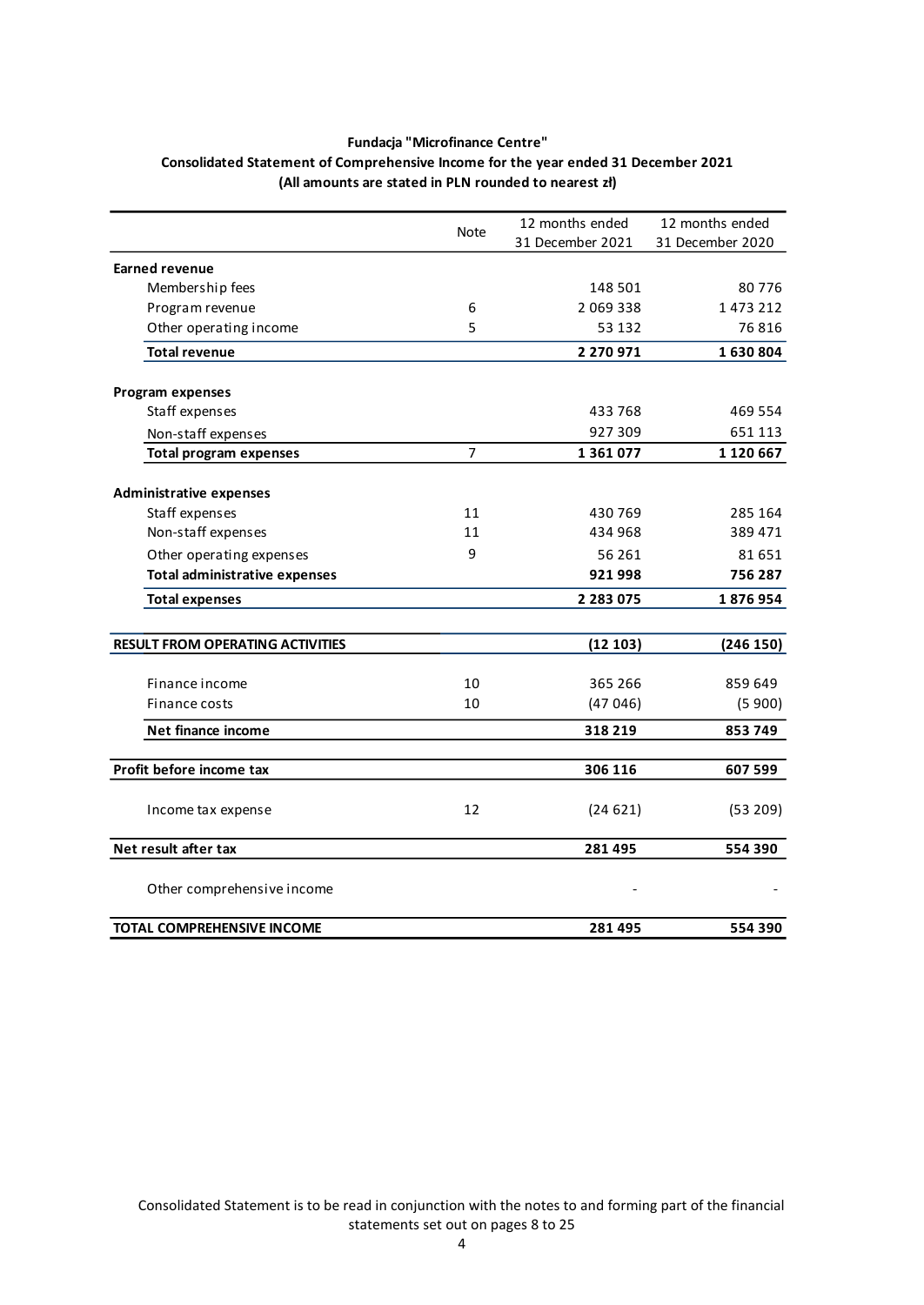|                                                             |    | 2021       | 2020       |
|-------------------------------------------------------------|----|------------|------------|
| <b>ASSETS</b>                                               |    |            |            |
| <b>Non-current assets</b>                                   |    |            |            |
| Property, plant and equipment                               | 13 | 5 3 2 6    | 8876       |
| Right-of-use assets                                         | 27 | 182 574    | 282 949    |
| Deferred tax assets                                         | 16 |            |            |
| <b>Total non-current assets</b>                             |    | 187 900    | 291825     |
| <b>Current Assets</b>                                       |    |            |            |
| Accounts receivable                                         | 15 | 962 153    | 467 649    |
| Cash and cash equivalents                                   | 14 | 14 858 200 | 15 694 031 |
| <b>Total current assets</b>                                 |    | 15 820 353 | 16 161 680 |
| <b>TOTAL ASSETS</b>                                         |    | 16 008 253 | 16 453 505 |
| Equity                                                      |    |            |            |
| <b>Own Funds</b>                                            |    |            |            |
| Founding capital                                            | 20 | 2 1 0 0    | 2 1 0 0    |
| Retained earnings                                           |    | 14 669 393 | 14 387 897 |
| <b>Total own funds</b>                                      |    | 14 671 493 | 14 389 997 |
| Total Funds attributable to equity holders of the Fundation |    | 14 671 493 | 14 389 997 |
| <b>Liabilities</b>                                          |    |            |            |
| Accounts payable                                            | 18 | 246 062    | 113 004    |
| <b>Accruals</b>                                             | 19 | 873827     | 1624090    |
| Lease liabilities                                           | 27 | 182 574    | 282 949    |
| Deferred tax liabilities                                    | 16 | 34 297     | 43 4 65    |
| <b>Total Accounts Payable and Accruals</b>                  |    | 1 336 760  | 2063508    |
| <b>TOTAL LIABILITIES</b>                                    |    | 16 008 253 | 16 453 505 |

# **Fundacja "Microfinance Centre" Consolidated Statement of Financial Position as at 31 December 2021 (All amounts are stated in PLN rounded to nearest zł)**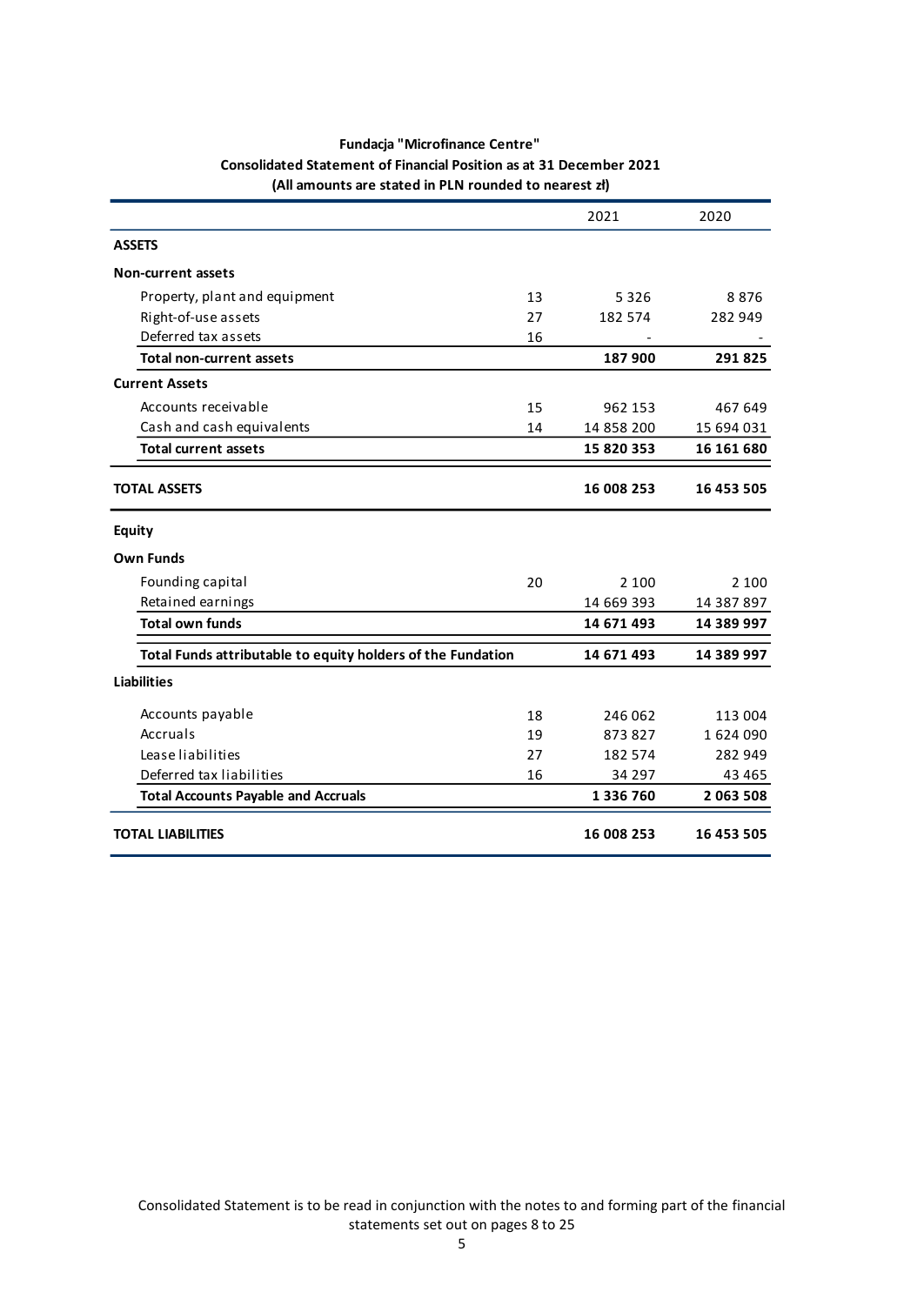|                                                                  | 12 months ended 31<br>December 2021 | 12 months ended<br>31 December 2020 |
|------------------------------------------------------------------|-------------------------------------|-------------------------------------|
| Cash flow from operating activities                              |                                     |                                     |
| Net profit                                                       | 281 495                             | 554 390                             |
| Adjustments:                                                     |                                     |                                     |
| Depreciation and amortisation                                    | 6992                                | 2959                                |
| Exchange rate differences                                        | (232 291)                           | (775523)                            |
| Interest income                                                  | (85928)                             | (90025)                             |
| Income tax expense                                               | 33789                               | 56 135                              |
|                                                                  | 4056                                | (252065)                            |
| Change in receivables and deferred tax assets                    | (394 128)                           | 171846                              |
| Change in accounts payable and accruals                          | (726748)                            | 1 117 493                           |
|                                                                  | (1 116 820)                         | 1 0 3 7 2 7 3                       |
| Interest received                                                | 85928                               | 90 025                              |
| Income tax received / (paid)                                     | (33789)                             | (56135)                             |
| Net cash flow from operating activities                          | $-1064681$                          | 1071164                             |
| Cash flow from investing activities                              |                                     |                                     |
| Purchase of fixed assets                                         | (3441)                              | (11835)                             |
| Net cash flow from investing activities                          | (3441)                              | (11835)                             |
| Net cash flow from financing activities                          |                                     |                                     |
| Net inflow (outflow) of cash                                     | (1068122)                           | 1059329                             |
| Cash and cash equivalents at the beginning of the financial year | 15 694 031                          | 13 859 179                          |
| Effect of exchange rate fluctuations on cash held                | 232 291                             | 775 523                             |
| Cash and cash equivalents at the end of the financial year       | 14 858 200                          | 15 694 031                          |

## **(All amounts are stated in PLN rounded to nearest zł) Consolidated Statement of Cash Flow for the year ended 31 December 2021 Fundacja "Microfinance Centre"**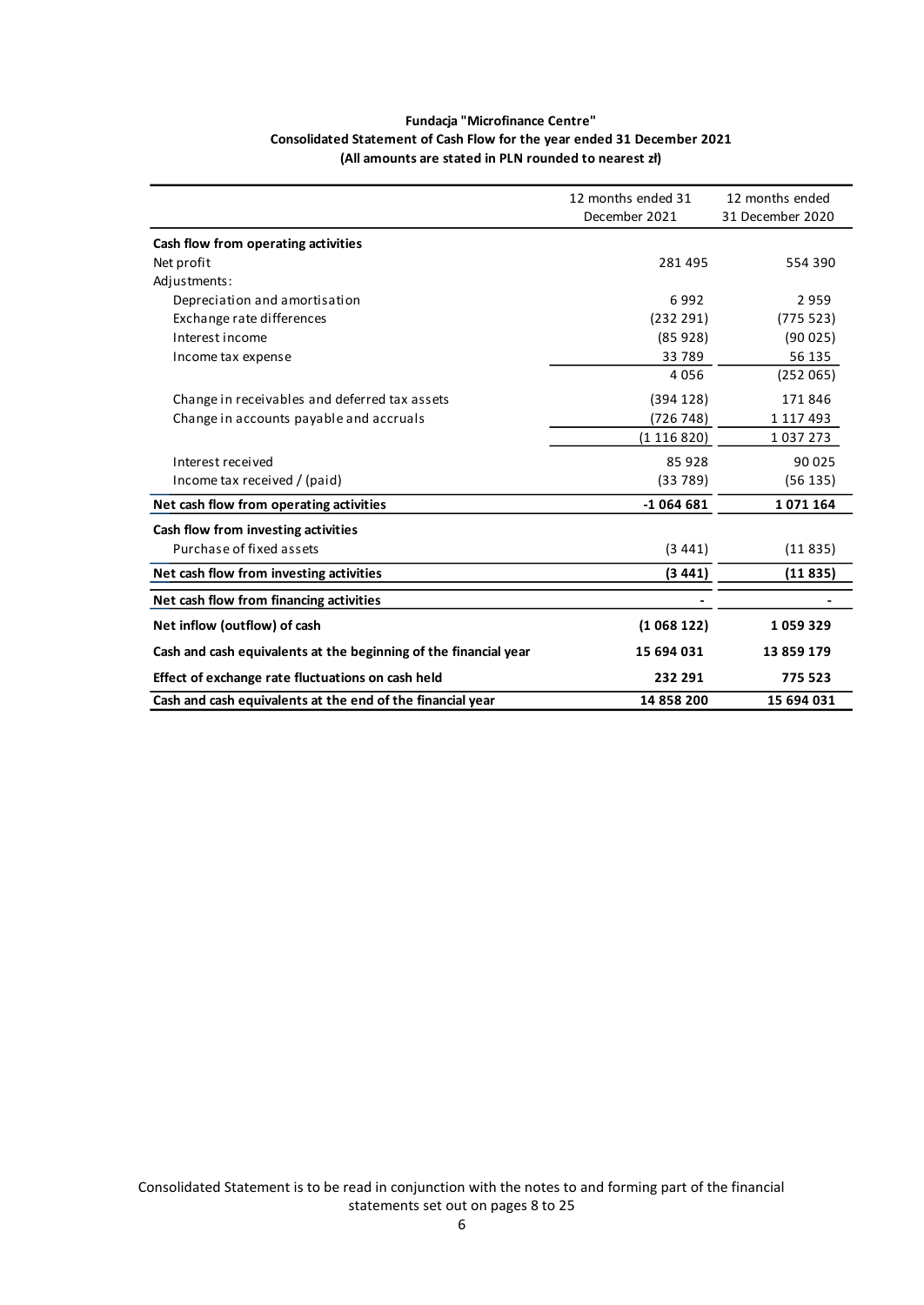# **(All amounts are stated in PLN rounded to nearest zł) Fundacja "Microfinance Centre" Consolidated Statement of Changes in Fund Balances for the year ended 31 December 2021**

|                                                                                                      | 2021       | 2020       |
|------------------------------------------------------------------------------------------------------|------------|------------|
| <b>OWN FUNDS</b>                                                                                     |            |            |
| Founding capital opening balance<br>- increases in funding capital<br>- decreases in funding capital | 2 100      | 2 1 0 0    |
| Founding capital closing balance                                                                     | 2 1 0 0    | 2 100      |
| Retained earnings opening balance                                                                    | 14 387 898 | 13 833 509 |
| Net profit of the year                                                                               | 281495     | 554 390    |
| Retained earnings closing balance                                                                    | 14 669 393 | 14 387 897 |
| <b>Total own funds</b>                                                                               | 14 671 493 | 14 389 997 |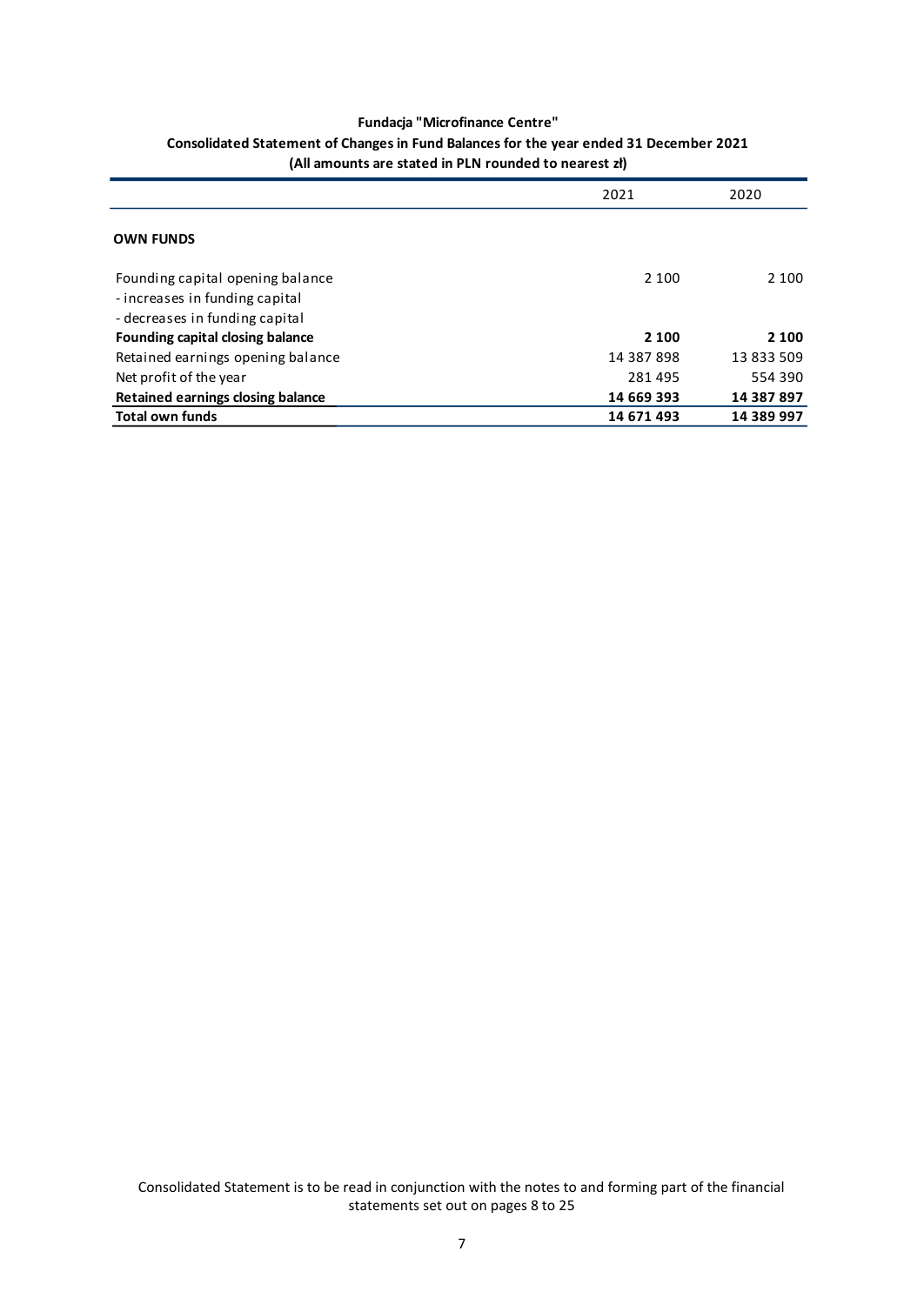## <span id="page-7-0"></span>**1. GENERAL INFORMATION**

Fundacja "Microfinance Centre" (the "Parent Entity" or "Foundation") was established pursuant to a notarial deed from 8 December 1997. The address of the Foundation's registered office is Noakowskiego 10/38, 00-666 Warsaw, Poland.

The Foundation was registered in the XII Commercial Department of the National Court Register (KRS) under the number KRS 0000101471 on 5 April 2002.

The legal name of the Foundation was changed from Fundacja Centrum Organizacji Pożyczkowych (Microfinance Centre) to Fundacja "Microfinance Centre" according to the decision of Council of the Foundation made on October 9, 2011. On July 6, 2012 the updated charter of the Foundation was registered.

The consolidated financial statements as at 31 December 2021 include the accounts of the Foundation and MFC Sp. z o. o., a wholly owned subsidiary (the "Subsidiary").

The Foundation serves as access to finance resource center and a membership-based network in Europe and Central Asia and provider – through wholly owned subsidiary - of training and consulting services. The Foundation's mission is to maximize access to effective financial services for low income people by facilitating stakeholder partnerships and promoting innovative and highly valued solutions as a recognized knowledge leader. The subsidiary provides training and consulting services.

In accordance with the statute of the Foundation the Founders of the Foundation are represented by: Mrs. Rosalind Sarah Copisarow, Mrs. Maria Nowak-Przygodzka and Mr. Kenneth Dan Vander Weele.

Board of Directors of the Foundation are represented as at 31.12.2021 by: Mrs. Sanavbar Sharipova, Mr. Alisher Akbaraliev, Mr. Paul Kalinauckas, Mr. Archil Bakuradze, Mr. Gabriele Giuglietti, Mrs. Brunilda Isaj and Mrs. Elma Zukić.

The average number of employees in the Foundation and its subsidiary during the year ended 31 December 2021 amounted to 8 while during the year ended 31 December 2020 amounted to 9.

## <span id="page-7-1"></span>**2. BASIS OF PREPARATION**

The Foundation and its subsidiary maintain their accounting records in Polish Zloty in accordance with the accounting principles and practices employed by foundations and enterprises in Poland as required by the Accounting Act of 29 September 1994 (Journal of Law of 2019, item 351 with subsequent amendments) and Act on Foundations dated 6 April 1984 (Official Journal no. 21, item 97 with subsequent amendments).

The accounting policies have been consistently applied by the Group.

## <span id="page-7-2"></span>**(a) Statement of compliance**

The consolidated financial statements have been prepared in accordance with the group accounting principles.

The consolidated financial statements were authorized for issue by the Management Board from the date of 31st of May.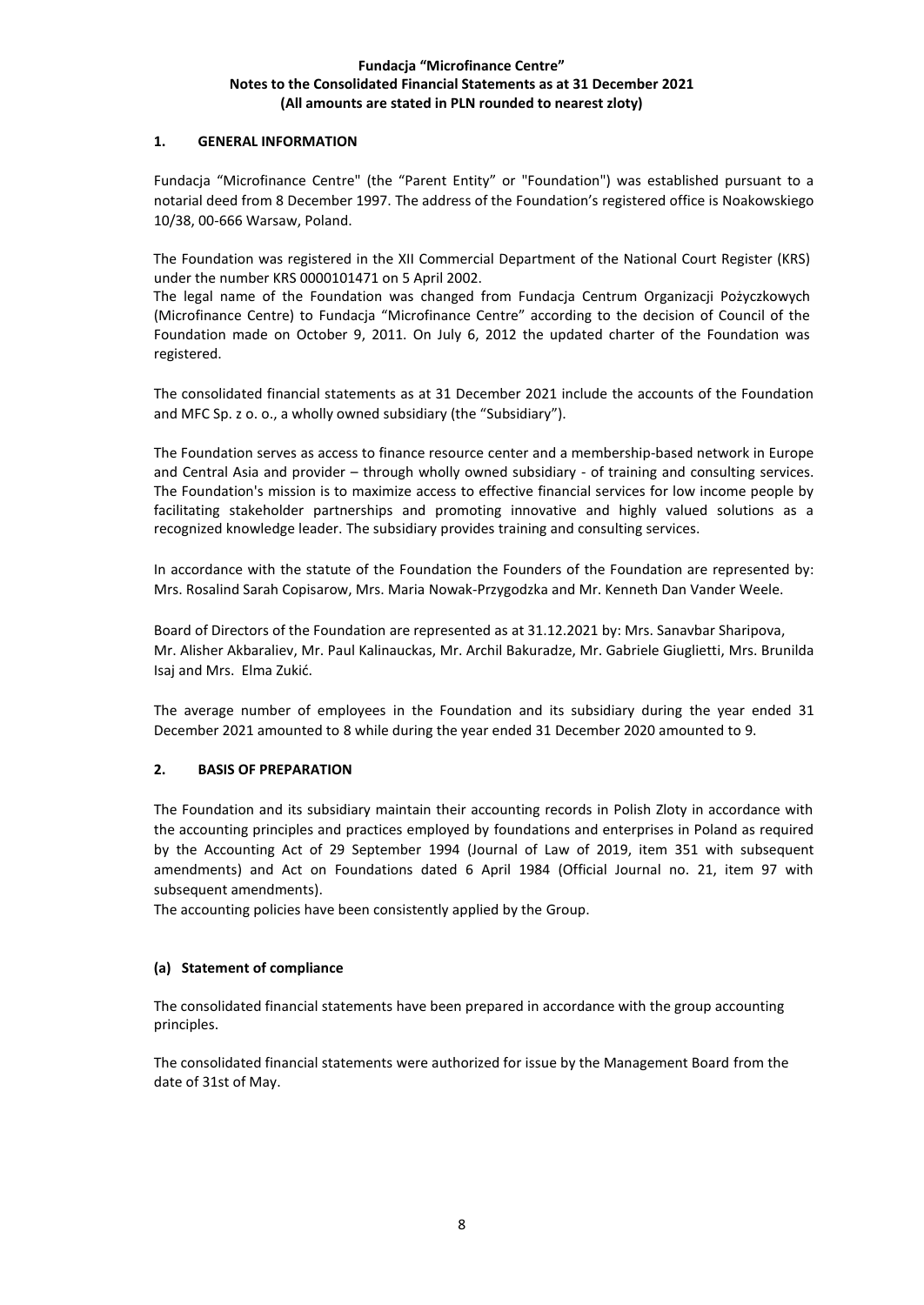## <span id="page-8-0"></span>**(b) Changes in accounting policies**

There were no changes in accounting principles and polices when compared to 2020.

## <span id="page-8-1"></span>**(c) Basis of measurement**

The consolidated financial statements have been prepared under the historical cost basis.

## <span id="page-8-2"></span>**(d) Functional and presentation currency**

These consolidated financial statements are presented in Polish Zloty (PLN), rounded to the nearest Zloty, which is the Parent Entity's functional currency.

## <span id="page-8-3"></span>**(e) Use of estimates and judgements**

The preparation of financial statements requires management to make judgements, estimates and assumptions that affect the application of accounting policies and the reported amounts of assets, liabilities, income and expenses. Actual results may differ from these estimates. Estimates and underlying assumptions are reviewed on an ongoing basis. Revisions to accounting estimates are recognised in the period in which the estimate is revised and in any future periods affected. In particular, information about significant areas of estimation uncertainty and critical judgements in applying accounting policies that have the most significant effect on the amount recognised in the financial statements are described in the note 3 (k) "Revenue Recognition".

## <span id="page-8-4"></span>**3. SIGNIFICANT ACCOUNTING POLICIES**

# <span id="page-8-5"></span>**(a) Basis of consolidation**

In accordance with Art. 3 sec. 1 point 37 of the Polish Accounting Act (Journal of Laws of 2021, item 217, as amended), the Foundation does not meet the definition of a parent company, and therefore this report is not an annual consolidated financial statement within the meaning of the above Act.

The accounting policies set out below have been applied consistently to all periods presented in these consolidated financial statements, and have been applied consistently by Group entities. The accounting principles adopted in the preparation of these consolidated financial statements were consistent with the principles adopted for the preparation of the consolidated financial statements for 2021, except for accounting principles changes described in p. "Changes in accounting policies" .

# *(i) Subsidiaries*

<span id="page-8-6"></span>Subsidiaries are those enterprises controlled by the Foundation. Control exists when the Foundation has the power, directly or indirectly, to govern the financial and operating policies of an enterprise so as to obtain benefits from its activities. The financial statements of subsidiaries are included in the consolidated financial statements from the date that control effectively commences until the date that control effectively ceases.

# *(ii) Transactions eliminated on consolidation*

<span id="page-8-7"></span>Intra-group balances and transactions, any unrealised gains arising from intra-group transactions, are eliminated in preparing the consolidated financial statements.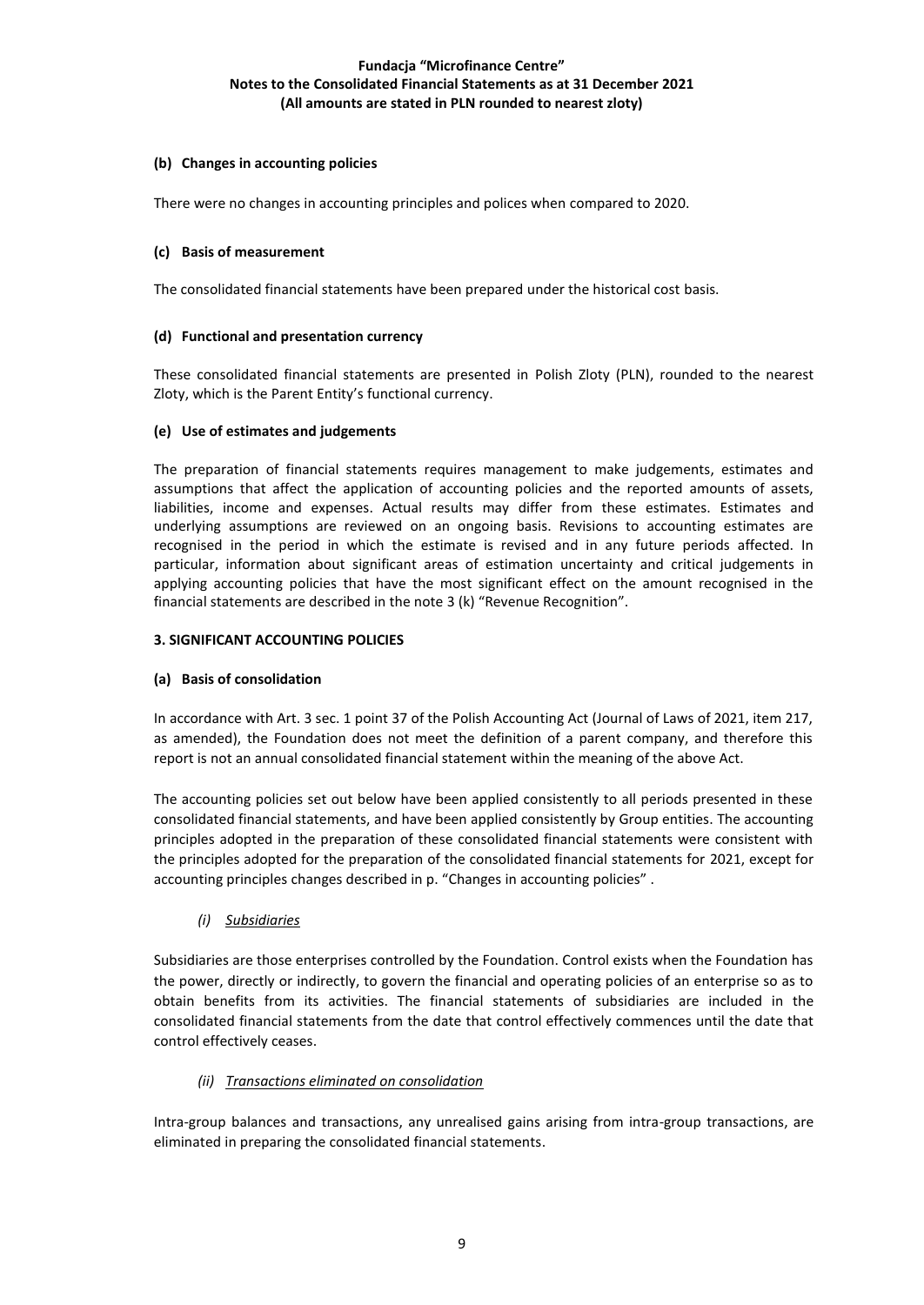## <span id="page-9-0"></span>**(b) Foreign currency transactions**

Foreign currency transactions are translated to PLN at exchange rates prevailing at the date of the transactions, set by the National Bank of Poland ("NBP"). Monetary assets and liabilities denominated in foreign currencies at the balance sheet date are translated to PLN at exchange rate set by the National Bank of Poland ("NBP") at that date. Gains and losses arising on translation are recognised in the consolidated statement of comprehensive income.

## <span id="page-9-1"></span>**(c) Financial instruments**

Non-derivative financial instruments comprise trade and other receivables, cash and cash equivalents and trade and other payables. Non-derivative financial instruments are recognised initially at fair value plus, for instruments not at fair value through profit or loss, any directly attributable transaction costs, except as described below. Subsequent to initial recognition non-derivative financial instruments are measured as described below.

A financial instrument is recognised if the Group becomes a party to the contractual provisions of the instrument. Financial assets are derecognised if the Group's contractual rights to the cash flows from the financial assets expire or if the Group transfers the financial asset to another party without retaining control or substantially all risks and rewards of the asset. Regular way purchases and sales of financial assets are accounted for at trade date, i.e., the date that the Group commits itself to purchase or sell the asset. Financial liabilities are derecognised if the Group's obligations specified in the contract expire or are discharged or cancelled.

Cash and cash equivalents comprise cash balances and call deposits. Accounting for finance income and expense is discussed in note (j).

Other non-derivative financial instruments are measured at amortised cost using the effective interest method, less any impairment losses.

## <span id="page-9-3"></span><span id="page-9-2"></span>**(d) Property, plant and equipment**

## *(i) Owned assets*

Items of property, plant and equipment are stated at cost less accumulated depreciation (see below) and impairment losses (refer policy note f).

# *(ii) Depreciation*

<span id="page-9-4"></span>Depreciation is charged to the consolidated statement of comprehensive income using the straight line method to write off the cost of each asset over its estimated useful life. Low-value assets which are written off when brought into use. Depreciation commences from the first day of the month following the month in which a fixed asset is brought into use.

| 2 years |
|---------|
| 3 years |
| 5 years |
| 5 years |
|         |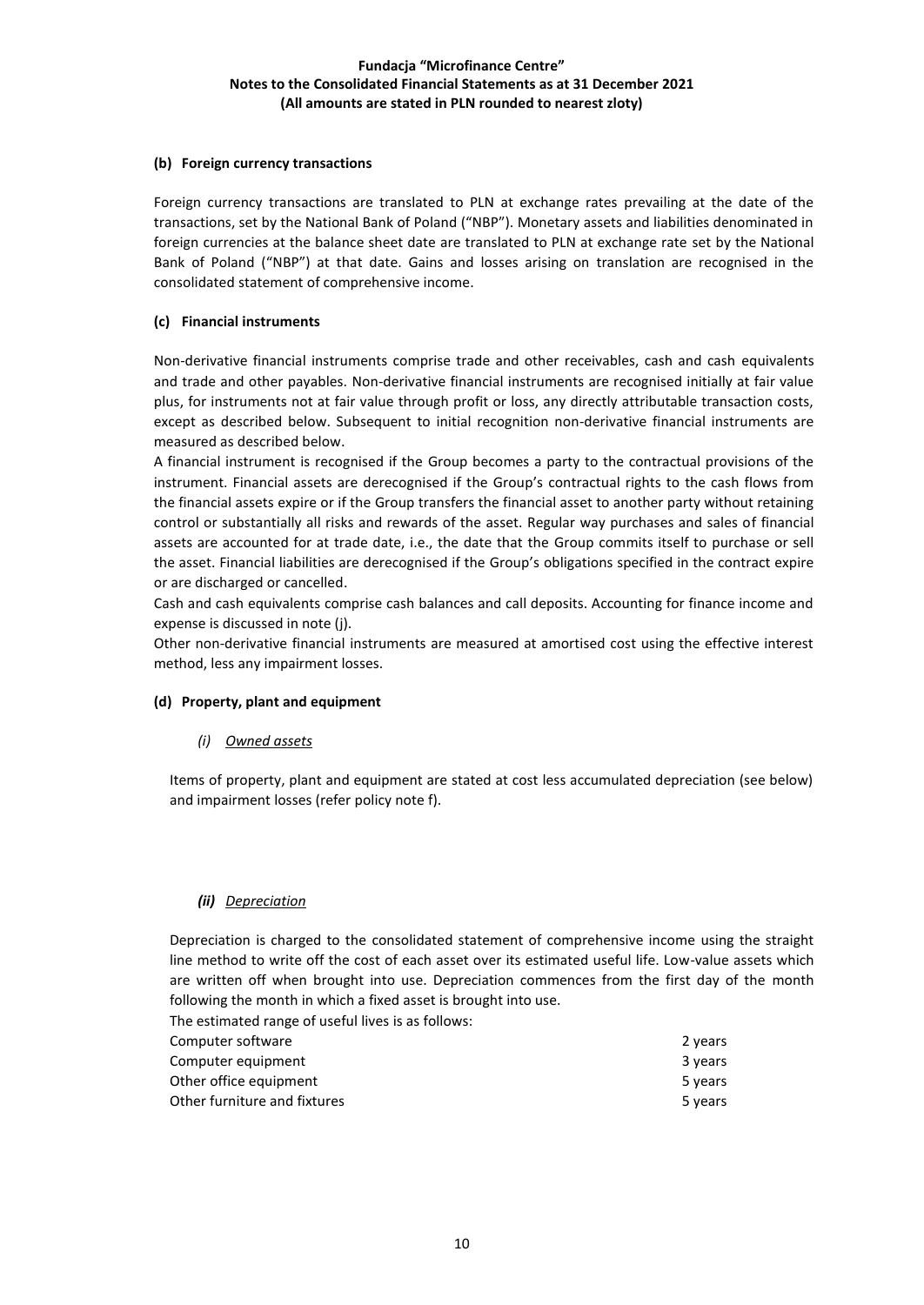## <span id="page-10-0"></span>**(e) Contributed materials and services**

The work of the Foundation is dependent on the voluntary service of many members and others. Since these services are not normally purchased by the Foundation and because of the difficulty of determining their fair value, contributed services are not recognized in these consolidated financial statements.

## <span id="page-10-1"></span>**(f) Impairment**

## Financial assets

A financial asset is considered to be impaired if objective evidence indicates that one or more events have had a negative effect on the estimated future cash flows of that asset.

An impairment loss in respect of a financial asset measured at amortised cost is calculated as the difference between its carrying amount, and the present value of the estimated future cash flows discounted at the original effective interest rate.

Individually significant financial assets are tested for impairment on an individual basis. The remaining financial assets are assessed collectively in groups that share similar credit risk characteristics.

All impairment losses are recognised in profit or loss.

An impairment loss is reversed if the reversal can be related objectively to an event occurring after the impairment loss was recognised. For financial assets measured at amortised cost the reversal is recognised in profit or loss.

## Non-financial assets

The carrying amounts of the Group's non-financial assets, other than deferred tax assets, are reviewed at each reporting date to determine whether there is any indication of impairment. If any such indication exists then the asset's recoverable amount is estimated.

An impairment loss is recognised if the carrying amount of an asset exceeds its recoverable amount.

The recoverable amount of an asset is the greater of its value in use and its fair value less costs to sell. In assessing value in use, the estimated future cash flows are discounted to their present value using a pretax discount rate that reflects current market assessments of the time value of money and the risks specific to the asset.

Impairment losses recognised in prior periods are assessed at each reporting date for any indications that the loss has decreased or no longer exists. An impairment loss is reversed if there has been a change in the estimates used to determine the recoverable amount. An impairment loss is reversed only to the extent that the asset's carrying amount does not exceed the carrying amount that would have been determined, net of depreciation or amortisation, if no impairment loss had been recognised.

# <span id="page-10-2"></span>**(g) Short-term benefits**

Short-term employee benefit obligations are measured on an undiscounted basis and are expensed as the related service is provided.

A provision is recognised for the amount expected to be paid if the Group has a present legal or constructive obligation to pay this amount as a result of past service provided by the employee and the obligation can be estimated reliably.

## <span id="page-10-3"></span>**(h) Provisions**

A provision is recognised if, as a result of a past event, the Group has a present legal or constructive obligation that can be estimated reliably, and it is probable that an outflow of economic benefits will be required to settle the obligation. Provisions are determined by discounting the expected future cash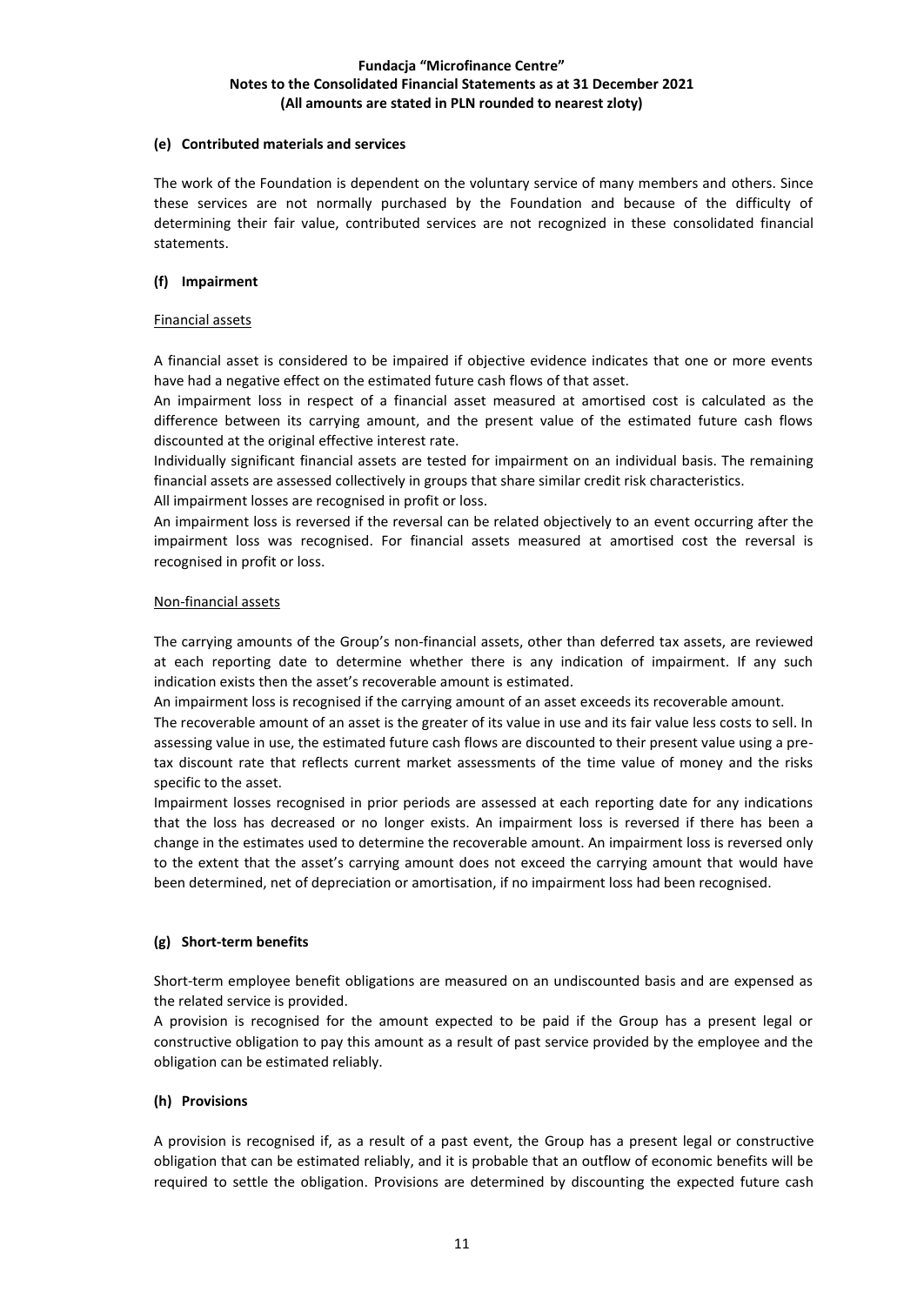flows at a pre-tax rate that reflects current market assessments of the time value of money and the risks specific to the liability.

## <span id="page-11-0"></span>**(i) Accruals**

An accruals are expenses for which invoices have not been received at the end of an accounting year and expenses or assets recognized before they are paid.

#### <span id="page-11-1"></span>**(j) Finance income and expenses**

Finance income comprises interest income and foreign currency gains. Interest income is recognised as it accrues, using the effective interest rate method.

Finance expenses comprise interest expense on borrowings, foreign currency losses. All borrowing costs are recognised in profit or loss using the effective interest rate method.

## <span id="page-11-2"></span>**(k) Revenue recognition**

The main sources of MFC income include the fees from the annual conference for Microfinance Institutions, training courses and consulting as well as grants for various research and policy projects financed by donors. Foundation's revenue constitutes also annual membership fees paid by Microfinance Institutions.

Revenue from services rendered are recognized in the statement of comprehensive income at a point of time, when the control of the service is transferred to the customer (e.g. when the agreed upon services have been provided).

The grants are recognized in the statement of comprehensive income when there is reasonable assurance that such grant will be received and all related conditions are complied with. Income from government grants are recognized net of expenses. Income from non-government grants and related expenses are presented separately.

Dedicated contributions are recognised as revenues of the appropriate dedicated fund in the year when qualifying cost where incurred up to the level such costs if the amount receivable can be reasonable estimated and collection is reasonably assured. In cases where contribution agreements assume additional surplus of contribution to be received over qualifying costs incurred, this surplus is recognised as revenues in accordance with a stage of completion of particular programme realised.

Non-dedicated (core) contributions, which are designated to cover operational expenses not relating to specific program, are recognised as revenue of the General Fund in the year when received or receivable if the amount to be received can be reasonable estimated and collection is reasonably assured. In cases when expenses incurred are lower than contribution received, revenue from contribution is recognised up to level of cost and surplus is carried forward to the next year.

Interest income is recognised as it accrues unless the collectability is in doubt.

## <span id="page-11-3"></span>**(l) Fund summary**

The consolidated financial statements separately disclose the activities of the following funds maintained by the Group:

*Own and General funds* - reflects the activities associated with the Foundation's day-to-day operations including its short and long-term capital requirements.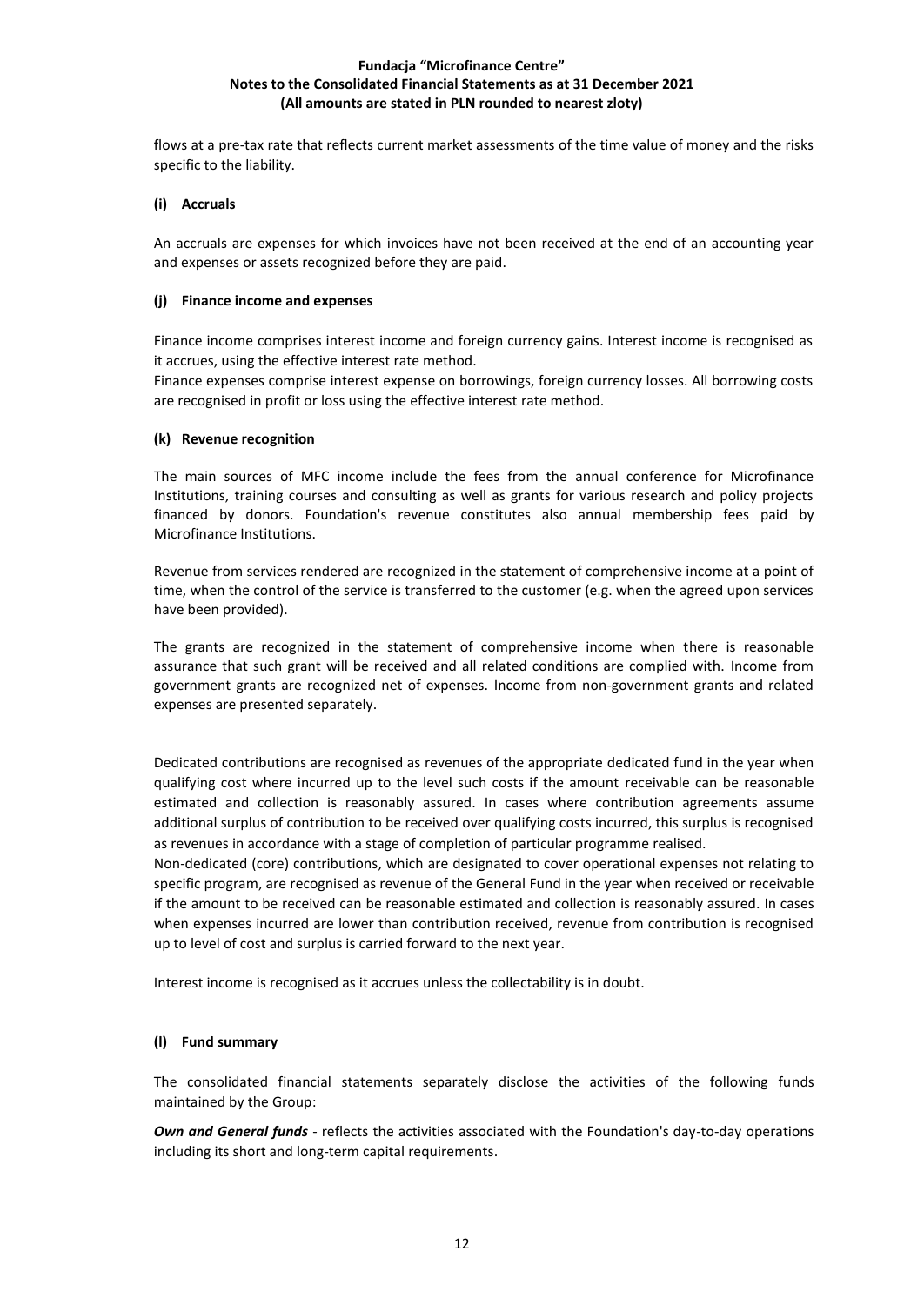**E***aSI Technical Assistance (EaSI project)* – the project aims at providing capacity building to European microcredit providers (MCPs) as part of a large initiative to support the development of the microfinance sector in Europe. The EaSI Technical Assistance is part of the Employment and Social Innovation (EaSI) Programme which is an EU level financing instrument for social and microenterprises. As part of the Programme, microfinance providers in the EU, EU candidate and EU pre-candidate countries, as well as Switzerland, Liechtenstein, Norway and Iceland, may respond to dedicated calls for expression of interest to request operational technical assistance.

Microfinance Centre as part of the consortium (together with Frankfurt School of Finance & Management – leading partner and European Microfinance Network) implements this capacity building programme in areas such as good governance (including social performance), Management Information Systems (MIS), Strategic Planning, and Risk Management. MFC also assists MCPs with the implementation of self-regulation guidelines in form of the "European Code of Good Conduct for Microcredit Provision". These training, advisory and coaching activities make up the operational support the project will be providing. The project also calls for the provision of horizontal support, in the form of a help desk, events, conferences, seminars, to share and disseminate best practices throughout the sector and to increase awareness of microfinance in Europe.

In 2021 MFC organized 8 national level workshops on microfinance management and regulation in 4 countries: Albania (2), Romania (2), North Macedonia (1) and Poland (3), 1 Peer-to-Peer Training in Spain, technical assistance related to the Code of Good Conduct implementation for 5 MFIs in 3 countries: Lithuania (2), Romania (2), Sweden a total of 46 days of tailored trainings for 5 MFIs in 3 countries: Albania(2), North Macedonia, Romania(2), and 7 open-access webinars and 13 online workshops on dissemination of microfinance good practices

*Financial Inclusion for Inclusive Growth in Europe* **II 2018-2021** *(EU II Y4 project)* – The overall objective of the program is to widen and deepen financial inclusion of the European citizens. To achieve this, the MFC program encompasses advocacy and capacity building for EU practitioners and policymakers. The specific objectives of the program are: to increase MFI awareness of the current EU policies and programmes existing (e.g.: the EaSI Programme) that support improvements in providing finance to excluded groups, and engaging with policy-makers on improvements to legal and regulatory frameworks for inclusive finance. To develop the capacity of MFC members and non-members to overcome barriers in access to finance for micro-entrepreneurs and social enterprises. To deliver relevant data and analysis on important themes to practitioners and EC stakeholders.

- The main implemented activities included:
- 142 meetings carried out by the Brussels mobile office including 16 with European Commission
- Participation in 9 various working groups meetings (innovation conference task force, advocacy, research, green)
- 17 meetings through continued support to 5 National Working Groups (Albania, North Macedonia, Poland, Romania, Serbia) ; total outreach – 236 professionals.
- 1 Mapping in the area of green finance (18 interviews conducted)
- 1 webinar presenting examples of good practice in green finance attracting 30 participants
- 16 meetings with EC representatives, 126 various meetings with key stakeholders, 15 conferences attended
- 4 CEO personal updates to members from EASI countries
- 12 reviews of recommended reads and other content for CEOs
- Co-organization of European Microfinance Day with EMN 6 MFC Members participated <https://mfc.org.pl/7th-european-microfinance-day-keeping-the-doors-open-for-all-entrepreneurs/>
- Organization of Borrow Wisely Campaign 22 Members participated [https://mfc.org.pl/borrow-wisely](https://mfc.org.pl/borrow-wisely-campaign-2021-overview/)[campaign-2021-overview/](https://mfc.org.pl/borrow-wisely-campaign-2021-overview/)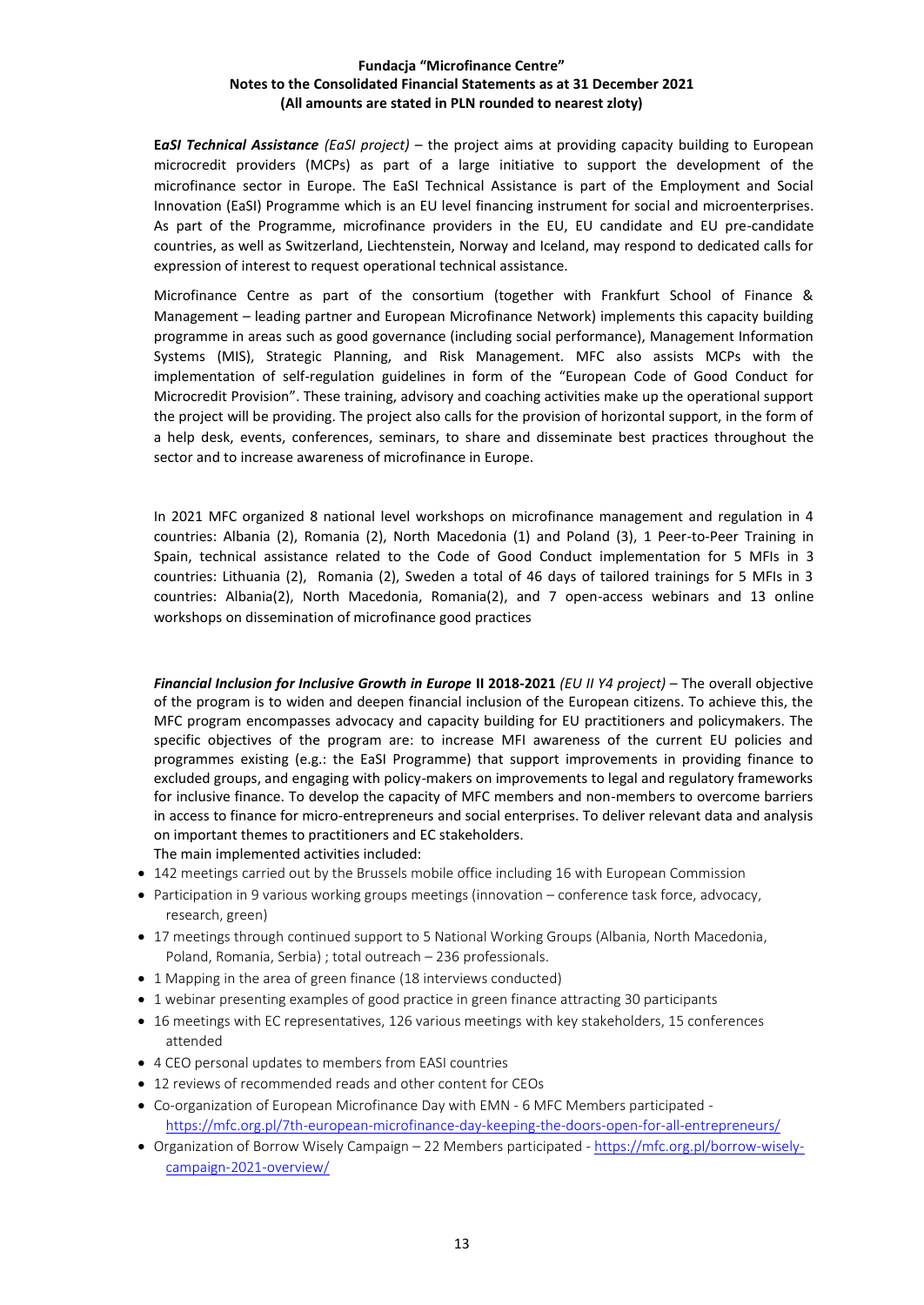The project is funded by the European Commission.

**LE**arning, **T**eaming up and **S**aving – **SAV**ing groups for **E**mployabiliy and **E**mpowerment (**LETS SAVEE)**. The project aims at exploring the potential of saving groups in the European countries context, for improving low income and marginalized group entrepreneurial skills and access to finance. The LETS SAVEE project aims at developing an innovative methodology for a hands-on-experience training opportunity for adults from vulnerable groups to develop skills like entrepreneurship, financial literacy, cash flow management. This almost 2,5 years project involves 7 organizations from European countries. In 2021 MFC continued the coordination of the following activities:

- There were 2 virtual study visits to Saving Buddies in Germany and Cash2Grow in the Netherlands to talk about various saving groups models (including refugees(, share experience and tools used such as financial education, as well as learn about various outreach strategies.
- The partners finalized and published a number of intellectual outputs: feasibility study report, training curriculum and saving groups methodology, 5 case studies (ACAF, Labins, ServeiSolidari, Cash2Grow and Saving Buddies), as well as promotional videos.

The project is financed by the Erasmus+ Programme of the European Union.

## **"Young Migrant Capacity Building" (YMCB)**

In 2019, MFC joined a consortium of seven institutions to implement a two-year project called "Young Migrant Capacity Building" (YMCB). YMCB creates the ecosystem needed to build entrepreneurship among young migrants through a combination of education, training, mentoring and access to finance. The approach was tested in four target countries (Austria, Belgium, Italy and the Netherlands) before potentially scaling up and replicating in other territories.

**Leaders in Digital Era (LiDE)** – was a series of 12 one hour each webinars, targeting team leaders and managers (middle and senior level). The webinars aimed at equipping leaders in microfinance institutions with the necessary skills and understanding of tools to effectively lead a team in digital world. The ongoing COVID-19 pandemic boosted the fact that more and more employees work remotely. They have been suddenly forced to deal with work challenges in a time of volatility, anxiety, fast changing circumstances and many uncontrolled risks. Thus, the leaders manage people that live in a VUCA world (volatile, uncertain, complex, ambiguous). They manage virtual teams that often consist of three generations (X, Y, Z) with varying skills and attitudes. This requires leaders to make sure they improve skills like emotional intelligence, managing generational differences, and building an organizational culture that embraces fast changing consumers' preferences and fashion, driven by accelerating technology. In total, 186 unique participants took part in 12 LiDE webinars. The project was sponsored by EFSE Development Facility.

**BootcampLabs** was a series of 8 virtual workshops designed for Microfinance Professionals that are undertaking a challenge of building a solid online presence of their organizations and who would like to further develop their practical know-how in online marketing. For MFIs, that want to be in the forefront of digital marketing and offer clients outstanding online and digital channel experience. They have already invested time and resources into digital marketing and elements of loan process happen online. In total, 117 unique participants took part in the series. The project was financed by European Investment Bank Institute.

In 2020 MFC joined the EU funded **"Accelerating development of sustainable micro-entrepreneurship in rural regions of Azerbaijan" (ADSMIRRA)** project implemented by Azerbaijan Micro-finance Association (AMFA). This project aims at enabling low income people in selected rural areas in Azerbaijan manage the household finance or/and to increase their employment opportunities by developing entrepreneurial skills and providing seed capital needed to start own business. MFC role was to provide the financial education expertise to AMFA so that the financial education part of the project could be successfully implemented.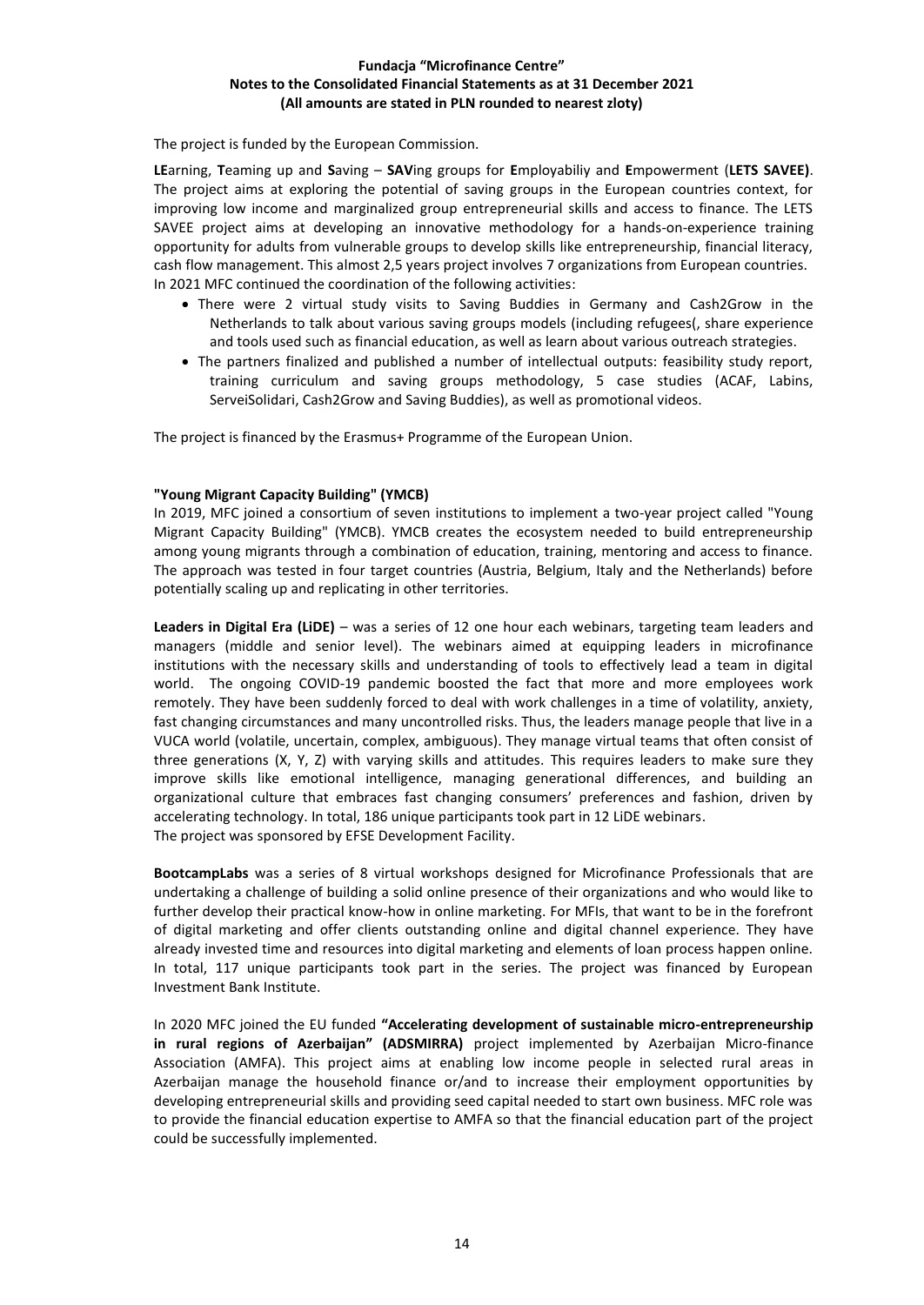## **Technical Assistance Programme to various EIB Microfinance operations in Ukraine, Moldova and**

**Georgia:** the project is conducted in partnership with AFC Agriculture and Finance Consultants GmbH and aims at building capacity of MFIs in the three mentioned countries in terms of serving vulnerable groups, especially rural population. MFC is responsible for providing microfinance related consultancy, while the project is coordinated by AFC.

**"Supporting MFIs in Overcoming the Covid-19 Crisis**" project funded by Mastercard aims at bolstering the financial resilience of MFIs in the region and unlocking much needed credit for European MSE. Throught the project activities, MFC is building the capacity of member MFIs to pivot, adapt and embrace digitization. Activities include development of digitalization training modules for microenterprises, webinars, and advisory services to member MFIs. MFC also disseminates all learning from the post-COVID relief programme and will advocate with the European Commission for development of a post-COVID support programme for European MFIs. Mastercard Data and Services provides some probono support (via datathon) - the learnings of which MFC amplified, distilled and shared with other MFC members.

## <span id="page-14-0"></span>**(m) Lease payments**

At the commencement date, the Group measures the lease liability at the present value of the lease payments that are not paid at that date. The lease payments are discounted using the interest rate implicit in the lease, if that rate can be readily determined. If that rate cannot be readily determined, the Group uses the Group's incremental borrowing rate.

At the commencement date, the Group measures the right-of-use asset at cost.

The cost of the fight-of-use asset shall comprise:

- the amount of the initial measurement of the lease liability,
- any lease payments made at or before the commencement date, less any lese incentives received.
- any initial direct costs incurred by the Group
- an estimate of costs to be incurred by the Group in dismantling and removing the underlying asset, restoring the site on which it is located or restoring the underlying asset to the condition required by the terms and conditions of the lease, unless those costs are incurred to produce inventories. The Group incurs the obligation for those costs either at the commencement date or as a consequence of having used the underlying asset during a particular period.

After the commencement date, the Group measures the right-of-use asset at cost:

- less any accumulated depreciation and any accumulated impairment losses; and
- adjusted for any remeasurement of the lease liability.

## <span id="page-14-1"></span>**(n) Taxation**

The Foundation is exempt from income taxation under Article 17 of the local Corporate Taxation Act dated 15 February 1992.

Income tax for the year in the statement of comprehensive income comprises current and deferred tax and relates solely to MFC Sp. z o. o.

Current tax is the tax payable on the taxable income for the year, using tax rate applicable for the reporting period.

Deferred tax is recognised using the balance sheet method, providing for temporary differences between the carrying amounts of assets and liabilities for financial reporting purposes and the amounts used for taxation purposes. Deferred tax is measured at the tax rates that are expected to be applied to the temporary differences when they reverse, based on the laws that have been enacted or substantively enacted by the reporting date. A deferred tax asset is recognised to the extent that it is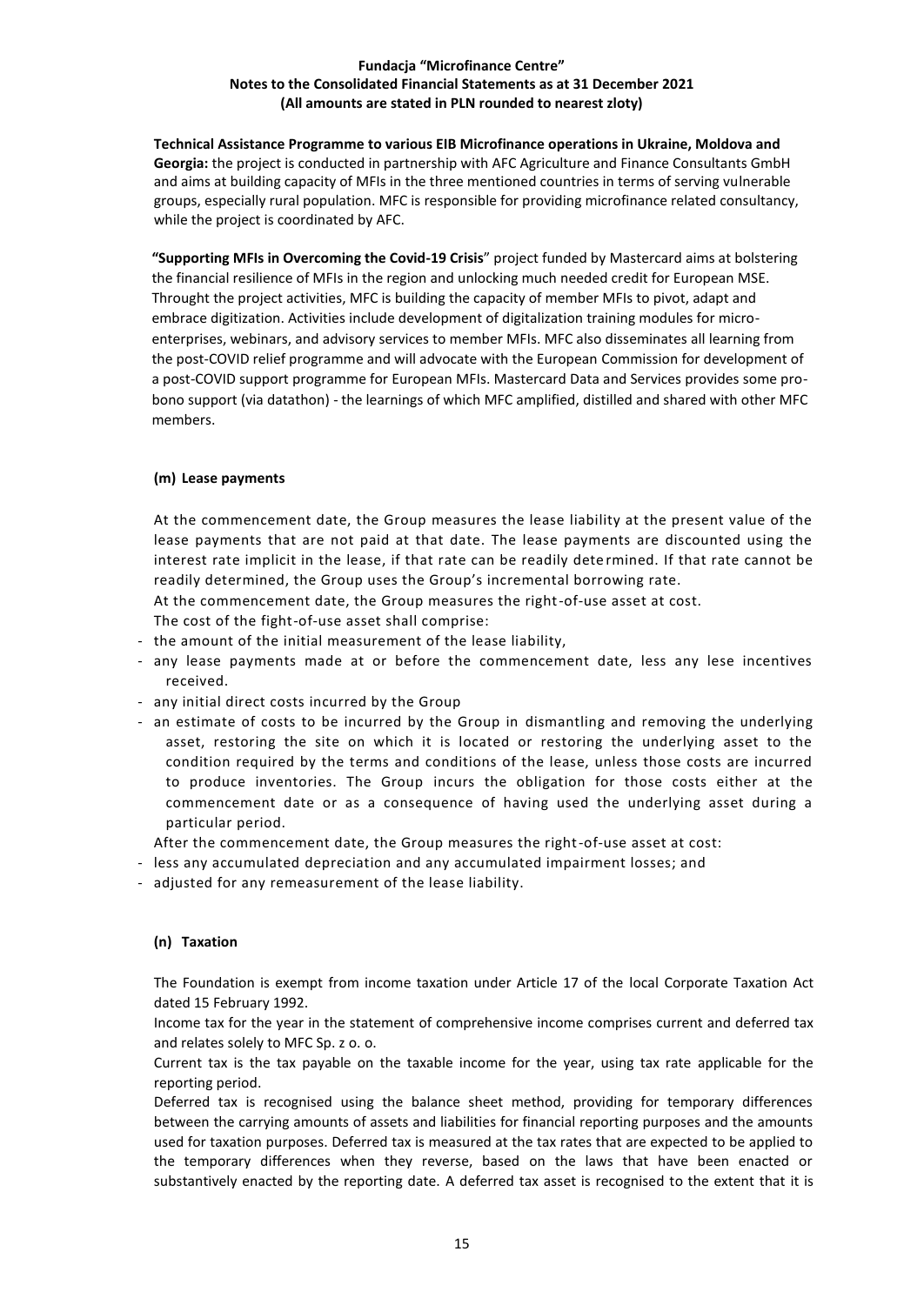probable that future taxable profits will be available against which temporary difference can be utilised. Deferred tax assets are reviewed at each reporting date and are reduced to the extent that it is no longer probable that the related tax benefit will be realised.

#### <span id="page-15-0"></span>**4. DETERMINATION OF FAIR VALUES**

Fair values have been determined for measurement and / or disclosure purposes based on the following method.

#### <span id="page-15-1"></span>**5. OTHER OPERATING INCOME**

<span id="page-15-2"></span>**6. PROGRAM REVENUE**

|                            | 2021   | 2020  |
|----------------------------|--------|-------|
| Unutilized bonus provision |        |       |
| Other operating income     | 53 132 | 76816 |
|                            | 53 132 | 76816 |
|                            |        |       |

|                                  | 2021      | 2020          |
|----------------------------------|-----------|---------------|
| Governments grants (EU projects) | 1 209 829 | 982 416       |
| Net income of governments grants | (1209829) | (982 416)     |
| Non-governments grants           | 954 506   | 807 280       |
| <b>Trainings</b>                 | 839 425   | 529 584       |
| Consulting                       | 146 450   | 136 348       |
| <b>Annual Conference</b>         | 128 957   |               |
| Other                            |           |               |
|                                  | 2 069 338 | 3 3 7 3 4 2 8 |

#### <span id="page-15-3"></span>**7. PROGRAM EXPENSES**

|                                                      | 2021      | 2020        |
|------------------------------------------------------|-----------|-------------|
| Marketing, web page, newsletters, other publications |           | 5964        |
| <b>AMFA</b>                                          | 88 850    | 100 654     |
| <b>ACCION International project</b>                  |           | 98 0 19     |
| <b>Mastercard Foundation</b>                         | 88 571    |             |
| Erasmus                                              | 296 041   | 73 535      |
| <b>Bootcamp</b>                                      | 82 127    | 155 507     |
| Governments grants                                   | 245 167   | 274 413     |
| Annual Conference expenses                           | 91 549    | 36 592      |
| <b>Training expenses</b>                             | 465 043   | 314 658     |
| Consulting expenses                                  |           | 44 166      |
| Other projects                                       | 5730      | 17 160      |
|                                                      | 1 361 077 | 1 120 667   |
| Staff expenses                                       | 433 768   | 469 554     |
| Non-staff expenses                                   | 927 309   | 651 113     |
|                                                      | 1 361 077 | 1 1 20 6 67 |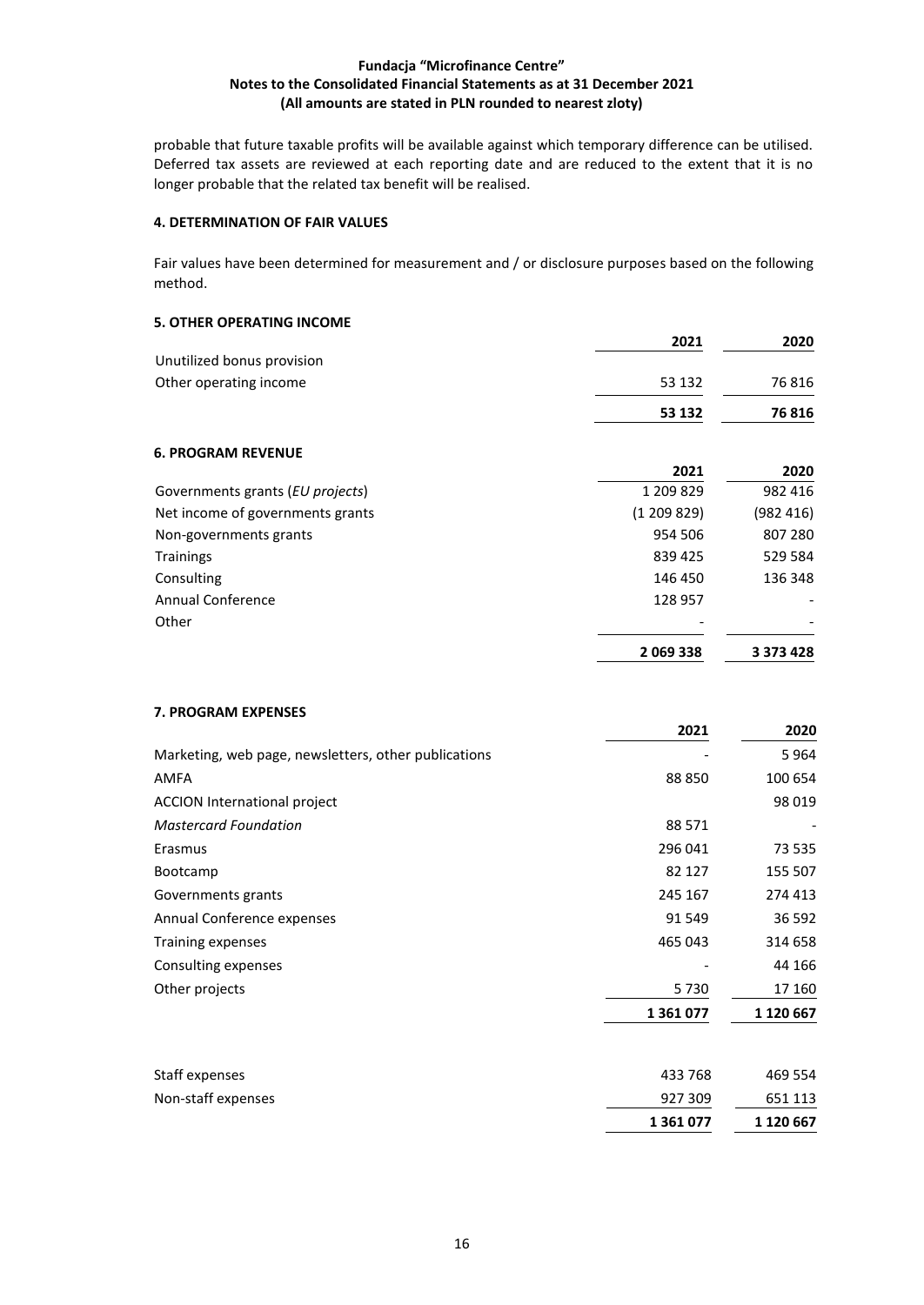## <span id="page-16-0"></span>**8. ADMINISTRATIVE EXPENSES**

|                                      | 2021    | 2020    |
|--------------------------------------|---------|---------|
| Staff salaries, bonuses and benefits | 445 555 | 285 164 |
| Travel and conferences               | 9 7 9 3 | 8 2 9 7 |
| Office and administrative            | 112 789 | 63 381  |
| Amortisation                         | 3551    | 2959    |
| Accounting and auditors services     | 194 411 | 264 246 |
| Other                                | 99 639  | 53 564  |
| Other operating expenses             | 56 261  | 81 651  |
|                                      | 921998  | 756 287 |

## <span id="page-16-1"></span>**9. OTHER OPERATING EXPENSES**

|                          | 2021                     | 2020   |
|--------------------------|--------------------------|--------|
| Withholding tax (WHT)    | $\overline{\phantom{a}}$ |        |
| Other operating expenses | 56 261                   | 81 651 |
|                          | 56 261                   | 81651  |

# <span id="page-16-2"></span>**10. FINANCE INCOME AND FINANCE EXPENSES**

|                             | 2021    | 2020    |
|-----------------------------|---------|---------|
| Interest income             | 105 572 | 84 126  |
| Foreign exchange rate gain  | 232 291 | 775 523 |
| Finance income              | 337863  | 859 649 |
| Interest expenses           | (19644) | (5 900) |
| Foreign exchange rate loss  |         |         |
| Finance expenses            | (19644) | (5 900) |
| Net finance income/expenses | 318 219 | 853 749 |

## <span id="page-16-3"></span>**11. PERSONNEL EXPENSES**

|                                            | 2021      | 2020      |
|--------------------------------------------|-----------|-----------|
| Program staff expenses                     | 1 306 144 | 1 386 588 |
| Program staff expenses – government grants | (872376)  | (917 034) |
| Administrative staff expenses              | 430 769   | 285 164   |
|                                            | 864 537   | 754 718   |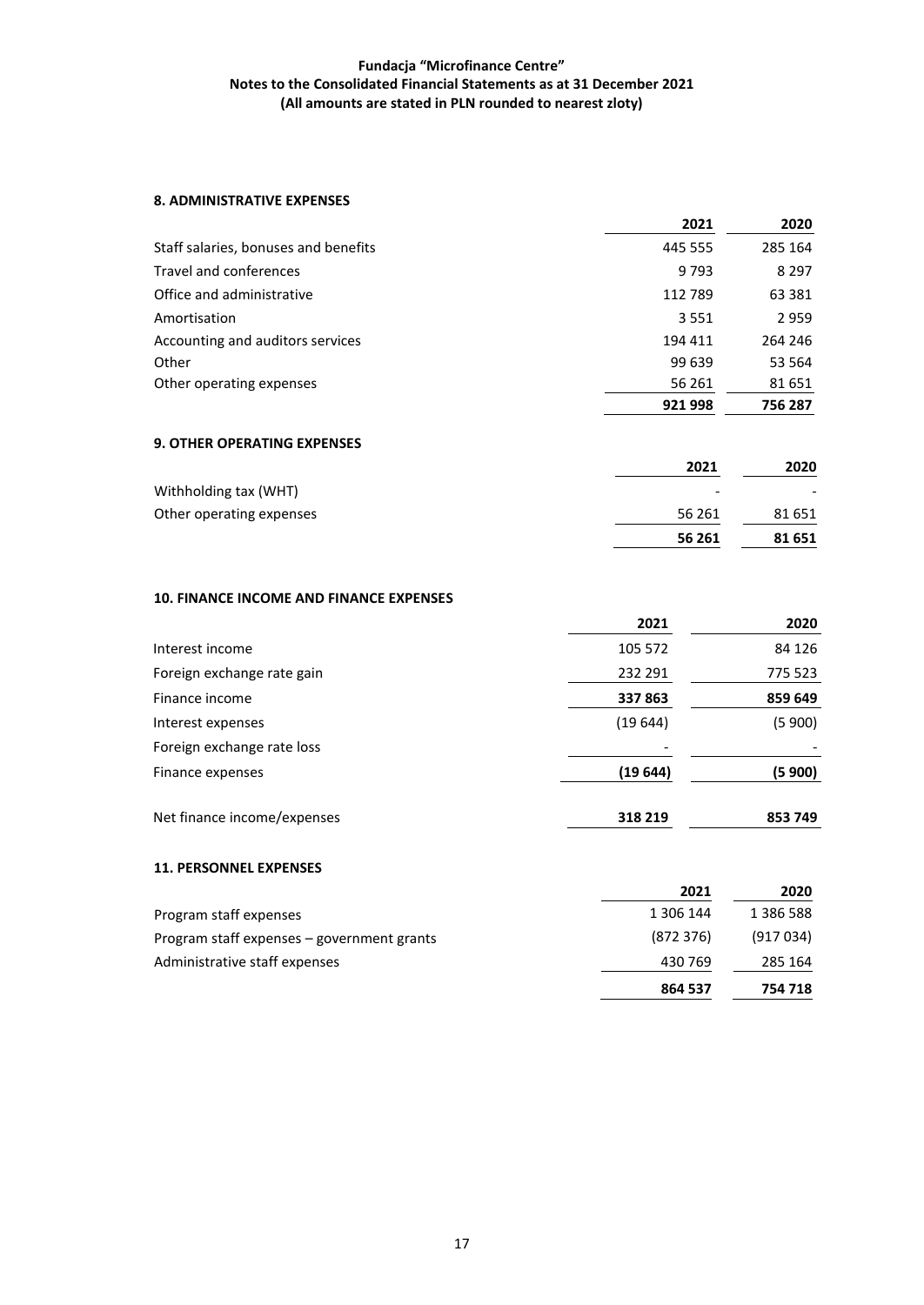#### <span id="page-17-0"></span>**12. INCOME TAX EXPENSE**

| Recognized in the Consolidated Statement of Comprehensive Income |         |          |
|------------------------------------------------------------------|---------|----------|
| <b>Current tax expense</b>                                       | 2021    | 2020     |
| Current year                                                     | 33 7 89 | 9753     |
|                                                                  | 33789   | 9753     |
| Deferred tax expense                                             |         |          |
| Origination and reversal of temporary differences                | (9168)  | 43 45 6  |
| Total income tax expense in the consolidated                     |         |          |
| statement of comprehensive income                                | 24 621  | 53 209   |
| <b>Reconciliation of effective tax rate</b>                      | 2021    | 2020     |
| Pre-tax result                                                   | 306 116 | 607 599  |
| Without the Parent Entity result and eliminations made           |         |          |
| for consolidation purposes                                       | 43 994  | (26 462) |
| Pre-tax result of subsidiary (MFC)                               | 350 110 | 581 137  |
| Income tax using the Group's domestic tax rate                   |         |          |
| (9%)                                                             | 31510   | 52 302   |
| Permanent differences                                            | (6889)  | 907      |
|                                                                  | 24 621  | 53 209   |
| <b>Effective tax rate</b>                                        | 7,03%   | 9,16%    |

Deferred tax expense relates solely to wholly owned subsidiary MFC Sp. z o. o. and presented effective tax rate is calculated on the basis of the pre-tax result of the subsidiary.

Regulations regarding VAT, corporate income tax, personal income tax and social security contributions are subject to frequent changes. These changes result in there being little point of reference and few established precedents that may be followed. The binding regulations also contain uncertainties, resulting in differences in opinion regarding the legal interpretation of tax regulations both between government bodies, and between government bodies and companies. Tax and other settlements (e.g. customs or foreign currency settlements) may be subject to inspection by administrative bodies authorised to impose significant penalties and fines, and any additional taxation liabilities calculated as a result must be paid together with interest. The above circumstances mean that tax exposure is significantly greater in Poland than in countries that have a more established taxation system.

Tax settlements may become subject to inspection by the tax authorities for a period of five years. Accordingly, the amounts shown in the financial statements may change at a later date as a result of the final decision of the tax authorities.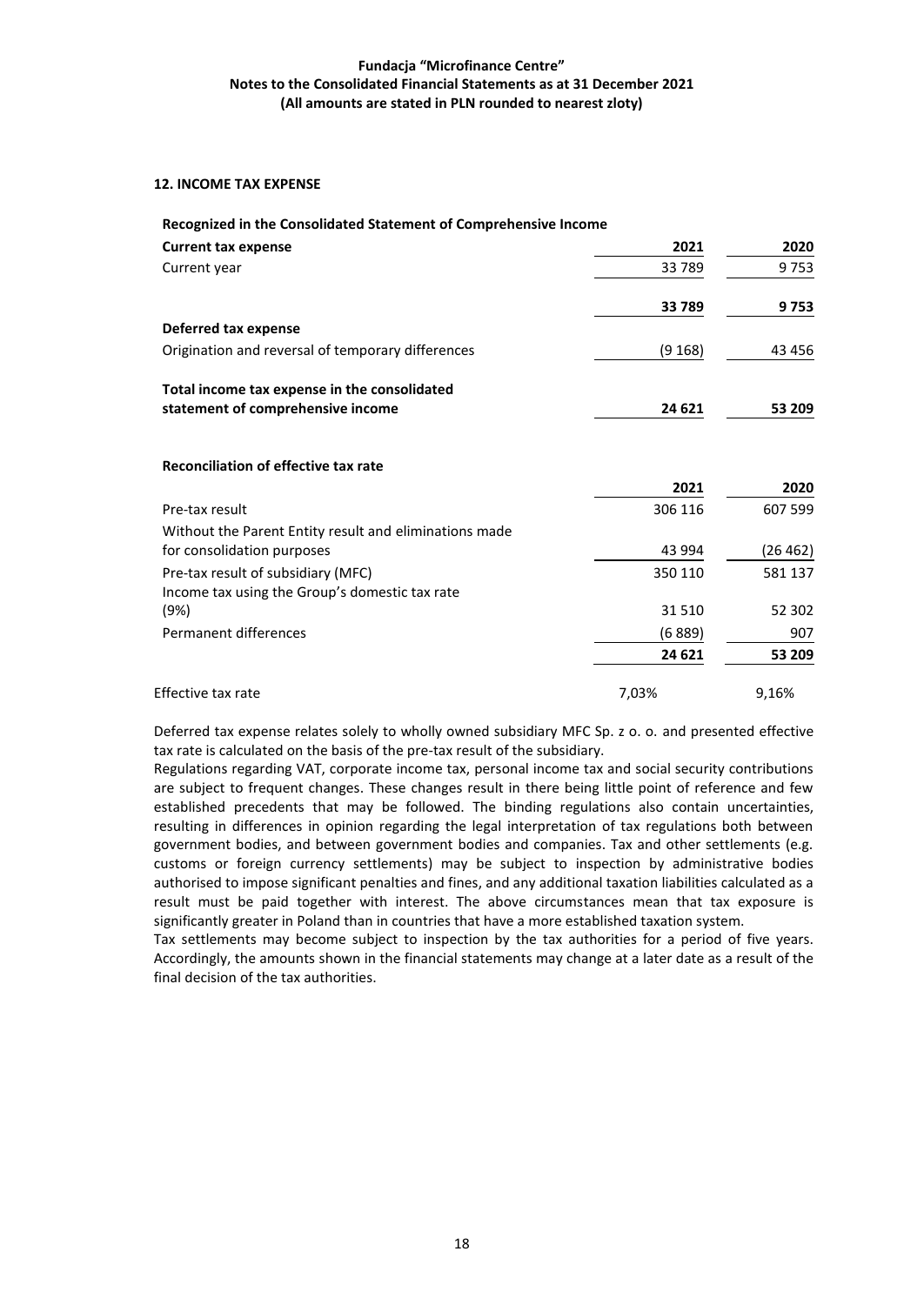# **13. PROPERTY, PLANT AND EQUIPMENT**

<span id="page-18-0"></span>

|                        | Office    | Computer | Other       |              |
|------------------------|-----------|----------|-------------|--------------|
|                        | equipment | software | (licences)  | <b>Total</b> |
| Cost                   |           |          |             |              |
| As at 1 January 2020   | 309 422   | 21 4 4 5 |             | 330 867      |
| Additions              |           |          |             |              |
| Disposals              |           |          |             |              |
| As at 31 December 2020 | 309 422   | 21 4 4 5 | $\mathbf 0$ | 330 867      |
| As at 1 January 2021   | 309 422   | 21 4 4 5 |             | 330 867      |
| Additions              | 3 4 4 1   |          |             | 3 4 4 1      |
| Disposals              |           |          |             |              |
| As at 31 December 2021 | 312863    | 21 4 4 5 | $\pmb{0}$   | 334 308      |
| Depreciation           |           |          |             |              |
| As at 1 January 2020   | 300 546   | 21 4 4 5 |             | 321991       |
| Depreciation charge    | 6992      |          |             | 6992         |
| Disposals              |           |          |             |              |
| As at 31 December 2020 | 307 537   | 21 4 4 5 | 0           | 328 982      |
| As at 1 January 2020   | 297 587   | 21 4 4 5 |             | 328 982      |
| Depreciation charge    |           |          |             |              |
| Disposals              |           |          |             |              |
| As at 31 December 2020 | 297 587   | 21 4 4 5 |             | 328 982      |
| <b>Carrying amount</b> |           |          |             |              |
| As at 1 January 2020   |           |          |             |              |
| As at 31 December 2020 | 1885      |          |             | 1885         |
| <b>Carrying amount</b> |           |          |             |              |
| As at 1 January 2021   | 1885      |          |             | 1885         |
| As at 31 December 2021 | 15 2 7 6  |          |             | 5 3 2 6      |

Fixed assets don't have any restrictions on ownership title.

## <span id="page-18-1"></span>**14. CASH AND CASH EQUIVALENTS**

|                           | 2021       | 2020       |
|---------------------------|------------|------------|
| Cash in hand              | 26824      | 25 635     |
| Cash at bank              | 14 831 376 | 15 668 396 |
| Cash and cash equivalents | 14 858 200 | 15 694 031 |

The balance of restricted cash represents restricted funds, which are included in the non-current deferred grants and deferred income related to dedicated funds.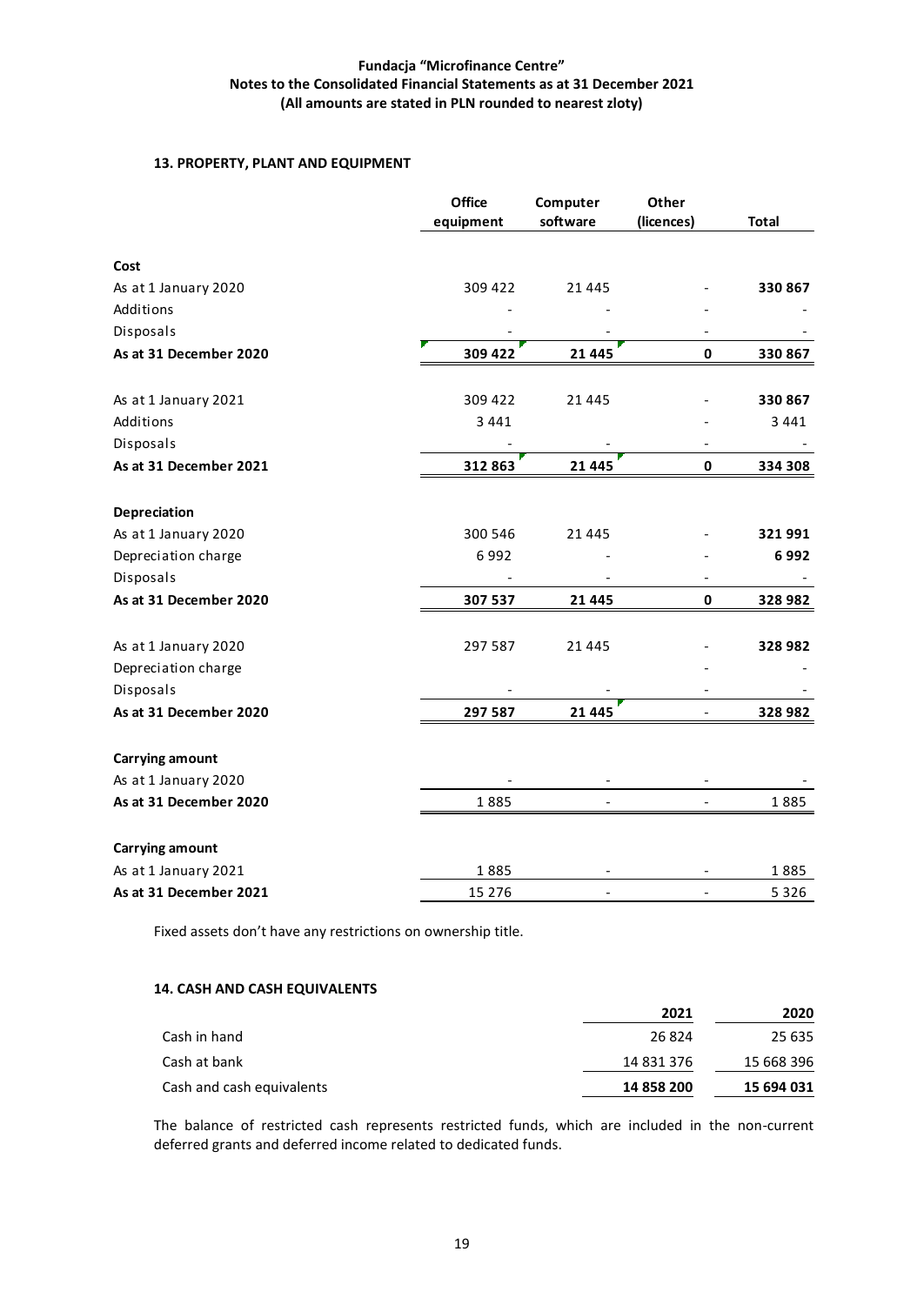## <span id="page-19-0"></span>**15. ACCOUNTS RECEIVABLE**

|                                | 2021     | 2020    |
|--------------------------------|----------|---------|
| Trade receivables              | 397 538  | 243 975 |
| Amounts receivable from Grants | 501 962  | 152 896 |
| Tax receivables                | 15 4 11  | 39 390  |
| Other receivables              | 159      | 3098    |
| Prepayments                    | 18 3 9 1 |         |
| Advance paid                   | 28 691   | 28 691  |
|                                | 962 153  | 467 650 |

The Group has no past due amounts in respect of receivables. The Group has no receivables due more than 12 months. As of 31 March 2022, 55% of "Trade receivables" were paid by the recipients of services.

The gross value of receivables is equal to its net value as there is no impaired receivables as of 31 December 2021 and 31 December 2020.

## <span id="page-19-1"></span>**16. DEFERRED TAX**

#### *Recognised deferred tax assets*

Deferred tax assets are attributable to the following items:

|                                         | <b>Assets</b> |         |
|-----------------------------------------|---------------|---------|
|                                         | 2021          | 2020    |
| Reserve for staff holidays compensation | 1974          | 242     |
| Staff annual bonus reserve              | 2 1 0 5       | 1837    |
| Temporary foreign exchange gain         | 57            | 282     |
| Reserve for annual audit                | 1 1 7 0       | 3 1 2 3 |
| Reserve for trade payables              | 486           | 1088    |
| Assets                                  | 5793          | 6 5 7 2 |

## *Recognised deferred tax liabilities*

Deferred tax liabilities are attributable to the following items:

|                                 | <b>Liabilities</b> |         |
|---------------------------------|--------------------|---------|
|                                 | 2021               | 2020    |
| Temporary foreign exchange loss | 40 006             | 49 869  |
| Other items                     | 83                 | 169     |
| Liabilities                     | 40 089             | 50 037  |
| <b>Net tax liabilities</b>      | 34 297             | 43 4 65 |

## <span id="page-19-2"></span>**17. CONSOLIDATED SATEMENT OF CHANGES IN DEFERRED INCOME RELATED TO DEDICATED FUNDS BALANCES AND GENERAL FUNDS FOR THE YEAR ENDED 31 DECEMBER 2020**

As of 31 December 2021 and 31 December 2020 there were no dedicated funds.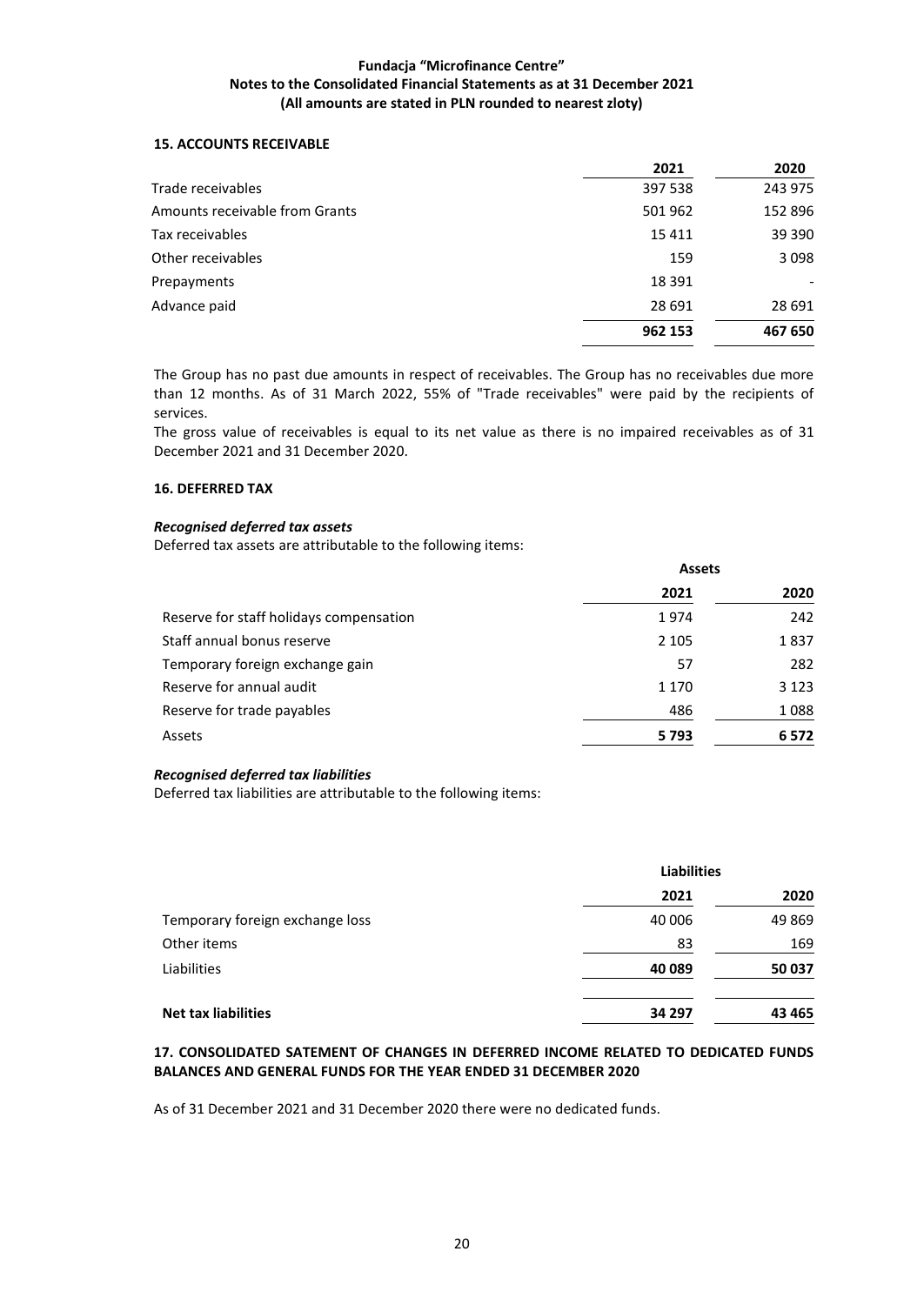## <span id="page-20-0"></span>**18. ACCOUNTS PAYABLE**

|                                 | 2021    | 2020    |
|---------------------------------|---------|---------|
| Trade payables                  | 57 967  | 44 539  |
| Social Security                 | 34 912  | 27 771  |
| Current income tax liabilities  | 23 014  | 9753    |
| Tax liabilities                 | 130 168 | 30 941  |
|                                 | 246 061 | 113 004 |
|                                 | 2021    | 2020    |
| Accounts payable up to 3 months | 246 061 | 113 004 |
| Accounts payable 3-6 months     |         |         |
| Accounts payable 6-12 months    |         |         |
| Accounts payable over 12 months |         |         |
|                                 | 246 061 | 113 004 |

The Group has no past due amounts in respect of payables as of 31 December 2021.

## <span id="page-20-1"></span> **19. ACCRUAL**

|                                             | 2021    | 2020    |
|---------------------------------------------|---------|---------|
| Prepayments received for future services    | 17472   | 17089   |
| Prepayment received for EC project          |         | 909 816 |
| Prepayments received for Mastercard project | 287844  |         |
| Prepayments received for AMFA project       |         | 102 924 |
| Prepayments received for UNHCR project      | 63 295  |         |
| Staff employment fund                       | 3 2 3 1 |         |
| Prepayments received for Erasmus + project  |         | 217 138 |
| Staff holidays compensation                 | 71 194  | 70 246  |
| Staff bonus fund                            | 109 109 | 168 962 |
| Provision for audits                        | 60 970  | 57 279  |
| Provisions for other expenses               | 260 711 | 80 907  |
|                                             | 873827  | 1624090 |

|                                       | 2021      |
|---------------------------------------|-----------|
| Balance at 1 <sup>st</sup> January    | 1624090   |
| Accrual for the period                | 354 370   |
| Reversal of provisions for the period | (1229878) |
| Utilisation for the period            | 125 244   |
| Balance at 31 <sup>st</sup> December  | 873827    |

## <span id="page-20-2"></span>**20. OWN FUNDS**

The founding capital of PLN 2 100 represents own funds received from the Founders of the Foundation which has been contributed in equal parts, i.e. PLN 700 each.

In accordance with the statute of the Foundation the Founders of the Foundation are represented by: Mrs. Rosalind Sarah Copisarow, Mrs. Maria Nowak-Przygodzka and Mr. Kenneth Dan Vander Weele. Retained earnings will be used for the statutory purposes of the Foundation and increased reserve

capital of the subsidiary.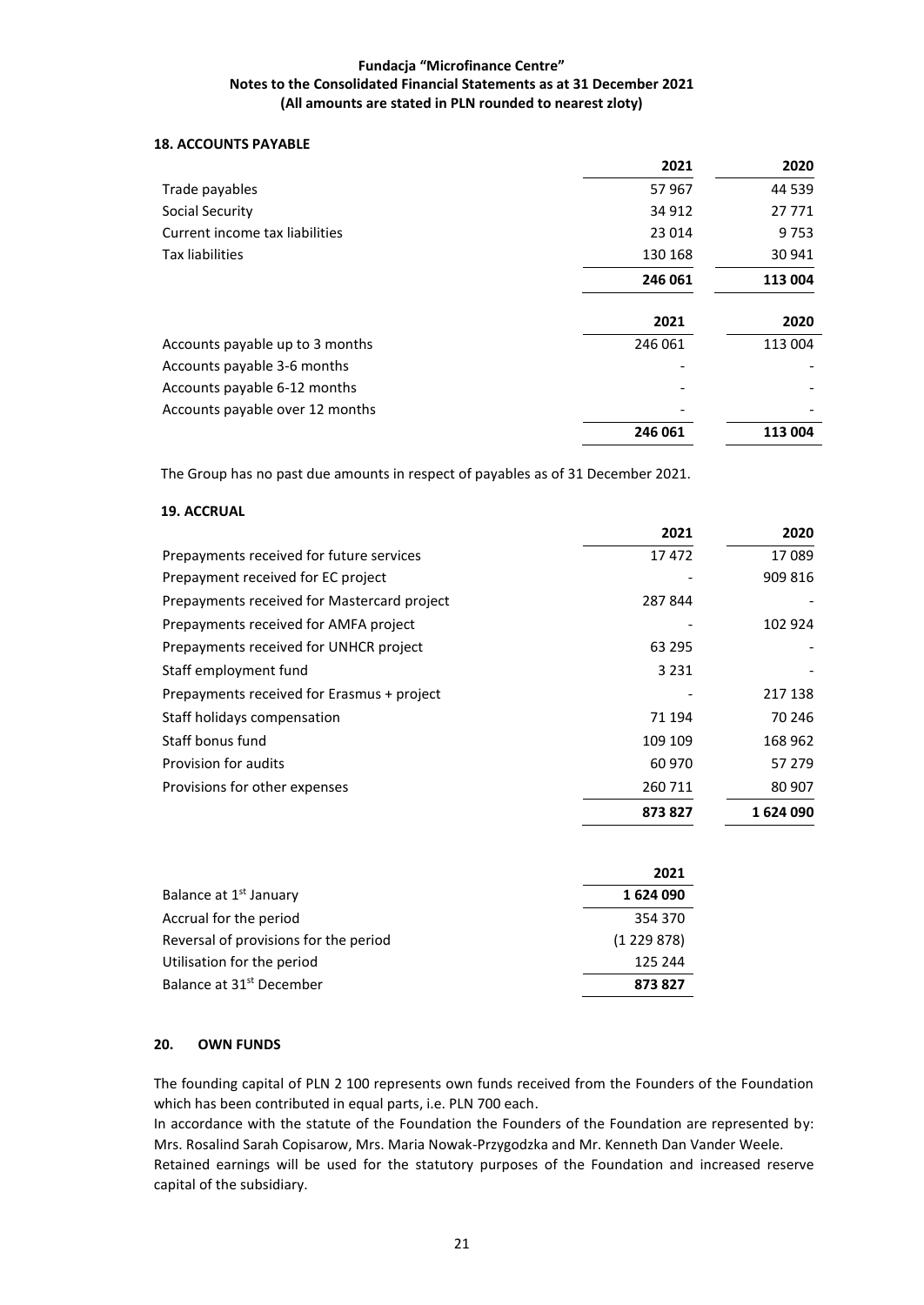## <span id="page-21-0"></span>**21. REMUNERATION OF KEY MANAGEMENT**

Total remuneration paid to Management Board amounted to PLN 1,420 thousand (in 2020 PLN 809 thousand).

No loans have been granted and no other transactions settled with Key Management Personnel during the financial year.

#### <span id="page-21-1"></span>**22. TRANSACTIONS WITH RELATED PARTIES**

During the year ended 31 December 2021 and 31 December 2020 the Group has not had any transaction with related parties.

#### <span id="page-21-2"></span>**23. FINANCIAL RISK MANAGEMENT**

#### **Primary policies for managing risk**

Management has overall responsibility for the establishment and oversight of the Company's risk management framework, including identification and analysis of the risks faced by the Company, setting appropriate limits and controls, and monitoring the risks and their adherence to limits. Risk management policies and systems are reviewed regularly to reflect changes in market conditions and the Company's activities.

## <span id="page-21-3"></span>**(a) Credit risk**

Credit risk is the risk of financial loss to the Company if a customer or counterparty to a financial instrument fails to meet its contractual obligations. Credit risk arises principally from debt instruments. The objective of risk management is to maintain a stable and sustainable, in terms of quality and value, portfolio of loans granted and other investments in debt instruments, achieved by the policy of setting credit limits for contract parties.

Financial assets which expose the Group to concentrations of credit risk consist principally of trade receivables and cash. Cash is placed with high credit quality financial institutions. Trade receivables are not significant. Accordingly, the Group has no significant concentration of credit risk.

## <span id="page-21-4"></span>**(b) Liquidity risk**

Liquidity risk is the risk that the Company will encounter difficulty in meeting the obligations associated with its financial liabilities that are settled by delivering cash or another financial instrument. The Company's approach to managing liquidity is to ensure, as far as possible, that it will have sufficient liquidity to meet its liabilities when due, under both normal and stressed conditions, without incurring unacceptable losses, or risking damage to the Company's reputation.

The Group is not subjected to liquidity risk because the costs are covered by grants received from donator in advance. The cash flows and the liquidity of the Group are monitored and managed by the Management Board, in order to guarantee an effective and efficient management of its financial resources.

## <span id="page-21-5"></span>**(c) Operational risk**

Operational risk is the possibility of achieving the losses resulting from the inadequacy or failure of internal processes, people and systems or external events. Operational risk applies to all business processes undertaken by the Group, including activities carried out by external contractors under outsourcing and executed with third parties.

Objective of operational risk management is to minimize the likelihood of the occurrence and/or reduce the effects of unexpected adverse events. The Group identifies ongoing risks existing processes and risk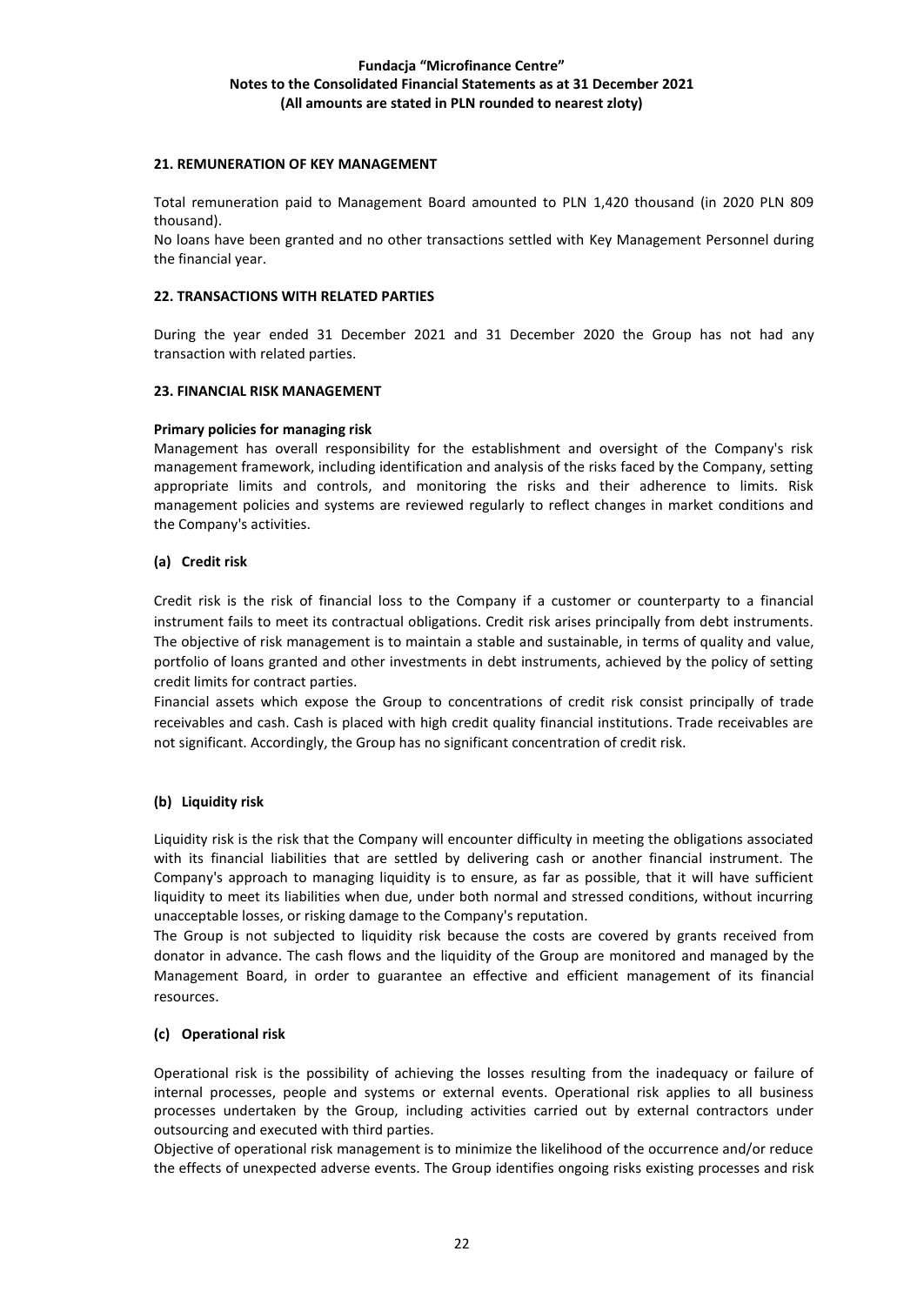estimates for the probability and consequences of potential threats. As part of the self-assessment analysis of potential risks affecting the activities of the Group is carried out periodically.

#### <span id="page-22-0"></span>**(d) Interest rate risk**

Interest rate risk is the risk that changes in market prices, such as interest rates will affect the Company's income or the value of its financial instruments.

The Group has no borrowing or significant interest bearing loans. Therefore the Group does not hedge against interest rate risk.

#### <span id="page-22-1"></span>**(e) Foreign currency risk and sensitivity analysis**

Currency risk is the risk that changes in market prices, such as exchange rates will affect the Company's income or the value of its financial instruments. The objective of currency risk management is to manage and control currency risk exposures within acceptable parameters, while optimizing return. A considerable part of cash contributions are received in other than PLN currencies (mostly USD and

EUR). Some expenses are also denominated in foreign currencies. Thus to some extend a natural hedge exists. Group is not using any instruments to hedge against exchange rate risk.

Appreciation of PLN against EURO as of 31 December 2021 by 5% would result in decrease in net profit and equity by PLN 575 thousand. Depreciation of PLN against EURO as of 31 December 2021 by 5% would result in increase in net profit and equity by PLN 575 thousand.

Appreciation of PLN against USD as of 31 December 2021 by 5% would result in decrease in net profit and equity by PLN 143 thousand. Depreciation of PLN against USD as of 31 December 2021 by 5% would result in increase in net profit and equity by PLN 143 thousand.

|                                                                       | 2021                |                      | 2020                |            |                      | 2019       |                     |                      |                          |
|-----------------------------------------------------------------------|---------------------|----------------------|---------------------|------------|----------------------|------------|---------------------|----------------------|--------------------------|
|                                                                       | <b>USD</b>          | <b>EUR</b>           | <b>GBP</b>          | <b>USD</b> | <b>EUR</b>           | <b>GBP</b> | <b>USD</b>          | <b>EUR</b>           | <b>GBP</b>               |
|                                                                       | translated into PLN |                      | translated into PLN |            |                      |            |                     |                      |                          |
| <b>Current Assets</b>                                                 |                     |                      |                     |            |                      |            |                     |                      |                          |
| <b>Trade receivables</b>                                              |                     | 397 062              |                     |            | 243 015              |            | 39 637              | 555 664              |                          |
| Other receivables                                                     |                     |                      |                     |            |                      |            |                     |                      | ۰                        |
| Prepayments                                                           |                     |                      |                     |            |                      |            |                     |                      | $\tilde{\phantom{a}}$    |
| <b>Tax receivebles</b>                                                |                     |                      |                     |            |                      |            |                     |                      | $\overline{\phantom{a}}$ |
| Amounts receivable from EC grants                                     |                     | 501 962              |                     |            | 152 896              |            | ٠                   | 165 418              | ÷                        |
| Cash and cash equivalents                                             |                     | 2 866 755 11 500 232 | 2534                |            | 2 891 735 11 583 575 | 2 3 7 1    | 3 414 652 9 166 741 |                      | 2 3 0 9                  |
| <b>Total current assets</b>                                           |                     | 2866755 12399256     | 2534                |            | 2891735 11979487     | 2371       |                     | 3 454 289 9 887 823  | 2 3 0 9                  |
| <b>Liabilities</b>                                                    |                     |                      |                     |            |                      |            |                     |                      |                          |
| <b>Trade liabilities</b>                                              | (10150)             | (43144)              |                     |            | (35534)              |            | ٠                   | (58152)              | ٠                        |
| <b>Tax liabilities</b>                                                |                     |                      |                     |            |                      |            |                     |                      | ۰                        |
| <b>Social Security</b>                                                |                     |                      |                     |            |                      |            |                     |                      | ۰                        |
| <b>Provisions</b>                                                     |                     |                      |                     |            |                      |            |                     |                      | ۰                        |
| Prepayments for grants and other services<br><b>Other liabilities</b> | (351139)            | (17472)              |                     |            | (1246967)            |            |                     | (18 989) (326 914)   | ۰<br>٠                   |
| <b>Total Accounts Payable and Accruals</b>                            | (361 289)           | (60616)              | $\sim$              | $\sim$     | (1282501)            |            |                     | $(18989)$ $(385066)$ | ÷                        |
|                                                                       |                     |                      |                     |            |                      |            |                     |                      |                          |
| NET STATEMENT OF FINANCIAL POSITION EXPOSURE 2 505 465 12 338 639     |                     |                      | 2534                |            | 2891735 10696986     | 2371       |                     | 3 435 300 9 502 757  | 2 3 0 9                  |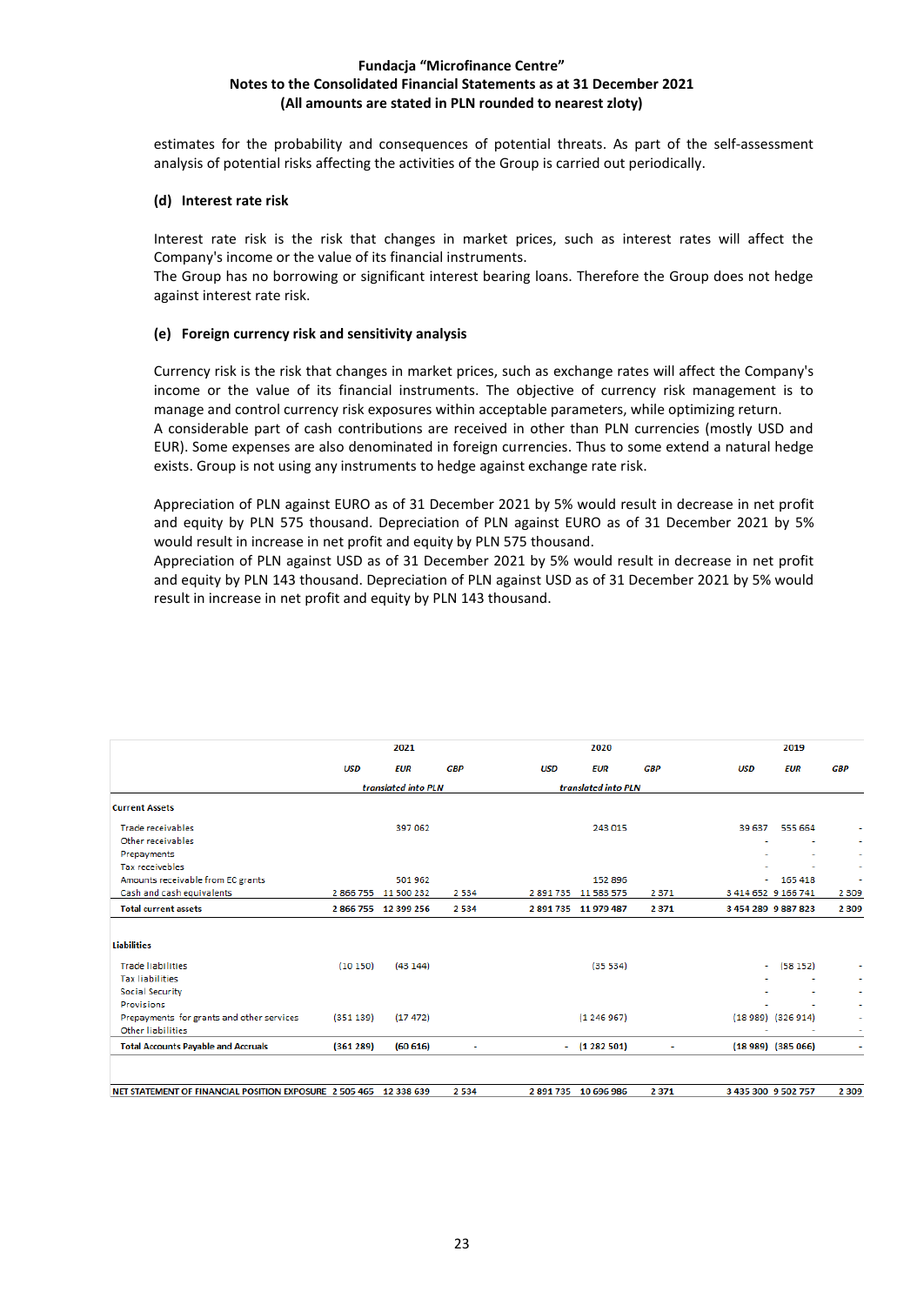## <span id="page-23-0"></span>**(f) Effective interest rates**

In respect of income-earning financial assets the following tables indicates their average effective interest rates at the reporting date and the periods in which they mature.

|                              | Average<br>effective<br>interest<br>rate | 2021<br><b>Total</b>       | 6 months<br>or less   | $6 - 12$<br><b>Months</b> | $1 - 2$<br>years         | $2 - 5$<br>years | <b>More</b><br>than 5<br>years |
|------------------------------|------------------------------------------|----------------------------|-----------------------|---------------------------|--------------------------|------------------|--------------------------------|
| Cash and cash<br>equivalents | 0,08%                                    | 14 858 200                 | 14 858 200            |                           | $\overline{\phantom{a}}$ | -                |                                |
|                              | Average<br>effective<br>interest<br>rate | 2020                       | 6 months              | $6 - 12$                  | $1-2$                    | $2 - 5$          | <b>More</b><br>than 5          |
| Cash and cash<br>equivalents | 0,03%                                    | <b>Total</b><br>15 694 030 | or less<br>15 694 030 | months                    | years                    | years            | years                          |

#### <span id="page-23-1"></span>**24. KEY EVENTS IN 2021**

The pandemic which broke out at the beginning of 2020 and continued in 2021 had a limited impact on the financial and programmatic status of the Foundation during 2021. However, it impacted MFC Sp. z o.o. as several of income- generating events were cancelled, including the annual conference. Before the pandemic, MFC's annual conference was one of the main income-generating activities. In 2021 MFC's annual conference was offered online as free event.

#### <span id="page-23-2"></span>**25. EVENTS AFTER THE BALANCE SHEET DATE**

In the last quarter of 2021 the Group decided to move their offices From Noakowskiego 10/38, Warsaw to Żurawia 47/49, Warsaw. The process was finalized in March 2022. The change of office location enables more agile approach to work (including hybrid working) and significant cost savings.

#### <span id="page-23-3"></span>**26. FAIR VALUES**

The fair values of financial assets and liabilities, together with the carrying amounts shown in the balance sheet, are as follows:

|                           | 2021            |            | 2020            |            |  |
|---------------------------|-----------------|------------|-----------------|------------|--|
|                           | Carrying amount | Fair value | Carrying amount | Fair value |  |
| Accounts receivable       | 962 152         | 962 152    | 467 649         | 467 649    |  |
| Cash and cash equivalents | 14 858 200      | 14 858 200 | 15 694 031      | 15 694 031 |  |
| Accounts payable          | 246 062         | 246 062    | 113 004         | 113 004    |  |